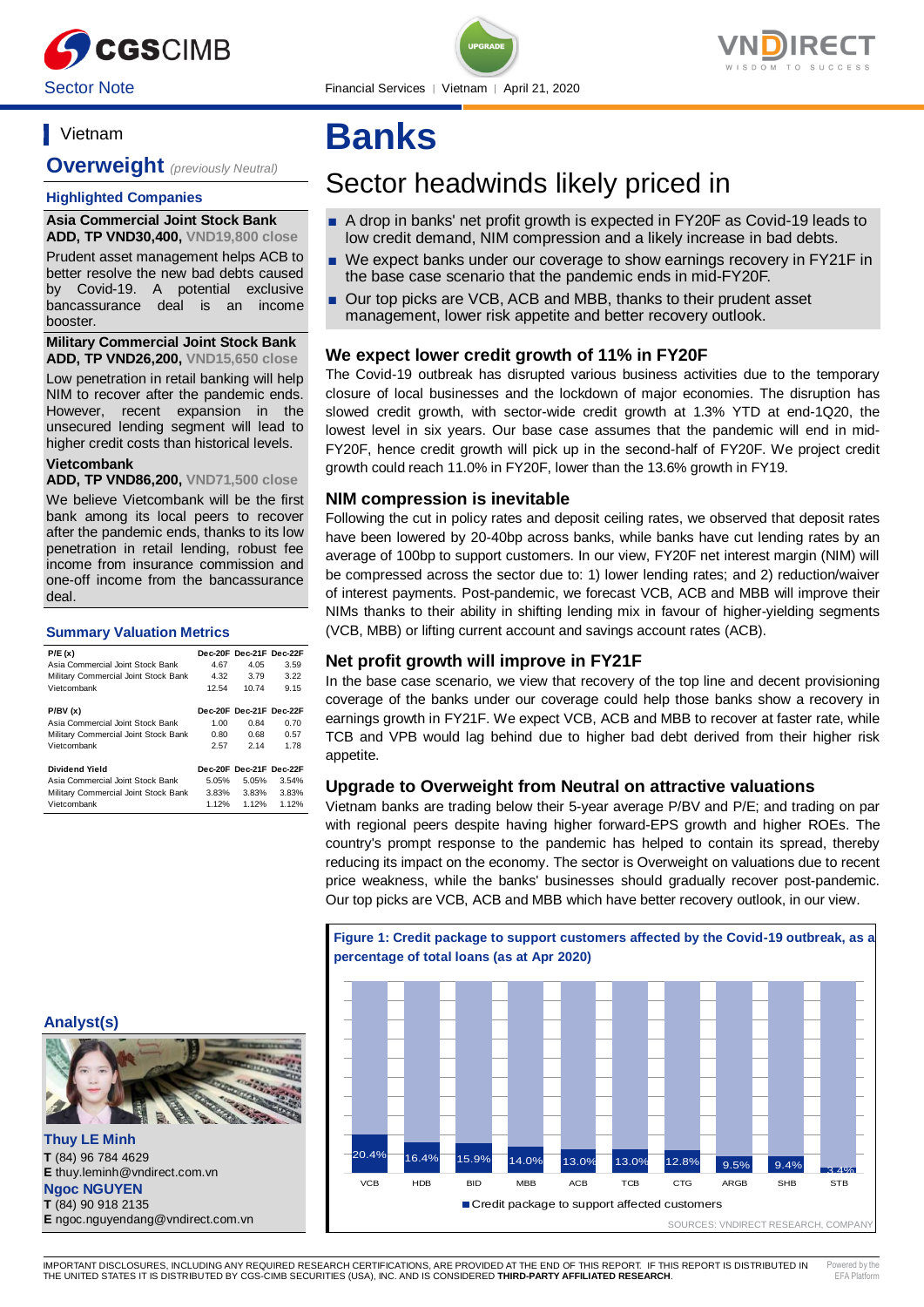



## **1Q20 results preview**

| Figure 2: 1Q20 results summary         |                                             |            |  |  |  |  |  |  |  |
|----------------------------------------|---------------------------------------------|------------|--|--|--|--|--|--|--|
|                                        | <b>VCB</b>                                  | <b>VPB</b> |  |  |  |  |  |  |  |
| Net interest income (VNDbn)            | 9,034                                       | 8,021      |  |  |  |  |  |  |  |
| $\gamma$ ov %                          | 6.3%                                        | 14.2%      |  |  |  |  |  |  |  |
| Non-interest income (VNDbn)            | 3,251                                       | 1,884      |  |  |  |  |  |  |  |
| yoy %                                  | $-0.5%$                                     | 100.9%     |  |  |  |  |  |  |  |
| Total operating income (VNDbn)         | 12,285                                      | 9,906      |  |  |  |  |  |  |  |
| yoy %                                  | 4.4%                                        | 24.4%      |  |  |  |  |  |  |  |
| <b>Operating expenses (VNDbn)</b>      | (4, 910)                                    | (3, 283)   |  |  |  |  |  |  |  |
| yoy %                                  | 12.0%                                       | 10.3%      |  |  |  |  |  |  |  |
| Provision expenses (VNDbn)             | (2, 152)                                    | (3,712)    |  |  |  |  |  |  |  |
| yoy %                                  | 42.9%                                       | 15.8%      |  |  |  |  |  |  |  |
| Pretax profit (VND bn)                 | 5,223                                       | 2,911      |  |  |  |  |  |  |  |
| yoy %                                  | $-11.1%$                                    | 63.3%      |  |  |  |  |  |  |  |
| Net profit (VNDbn)                     | 4,178                                       | 2,314      |  |  |  |  |  |  |  |
| $\gamma$ ov %                          | $-11.2%$                                    | 62.7%      |  |  |  |  |  |  |  |
| 1Q20 net profit/our full year forecast | 19.7%                                       | 23.0%      |  |  |  |  |  |  |  |
|                                        | SOURCES: VNDIRECT RESEARCH, COMPANY REPORTS |            |  |  |  |  |  |  |  |

| Figure 3: Banks' key ratios as of 1Q20 |                                             |               |  |  |  |  |
|----------------------------------------|---------------------------------------------|---------------|--|--|--|--|
| <b>Key ratios</b>                      | <b>VCB</b>                                  | <b>VPB</b>    |  |  |  |  |
| Loan growth                            |                                             |               |  |  |  |  |
| yov %                                  | 12.1%                                       | 14.0%         |  |  |  |  |
| in 1Q20                                | 2.7%                                        | 2.6%          |  |  |  |  |
| Deposit growth                         |                                             |               |  |  |  |  |
| yoy %                                  | 11.4%                                       | 14.7%         |  |  |  |  |
| in 1Q20                                | 0.6%                                        | 0.8%          |  |  |  |  |
| Net interest margin (NIM) (%)          | 3.3%                                        | 9.5%          |  |  |  |  |
| yoy change (pts)                       | 0.2                                         | $0.5^{\circ}$ |  |  |  |  |
| Non-performing loan (NPL) ratio (%)    | 0.8%                                        | 3.0%          |  |  |  |  |
| yoy change (pts)                       | $-0.2$                                      | $-0.6$        |  |  |  |  |
| Loan-loss-reserves (LLR) (%)           | 235.0%                                      | 52.0%         |  |  |  |  |
| yoy change (pts)                       | 65.8                                        | 3.7           |  |  |  |  |
| Cost-to-income ratio (CIR) (%)         | 40.0%                                       | 33.1%         |  |  |  |  |
| yoy change (pts)                       | 2.7                                         | $-4.3$        |  |  |  |  |
|                                        | SOURCES: VNDIRECT RESEARCH, COMPANY REPORTS |               |  |  |  |  |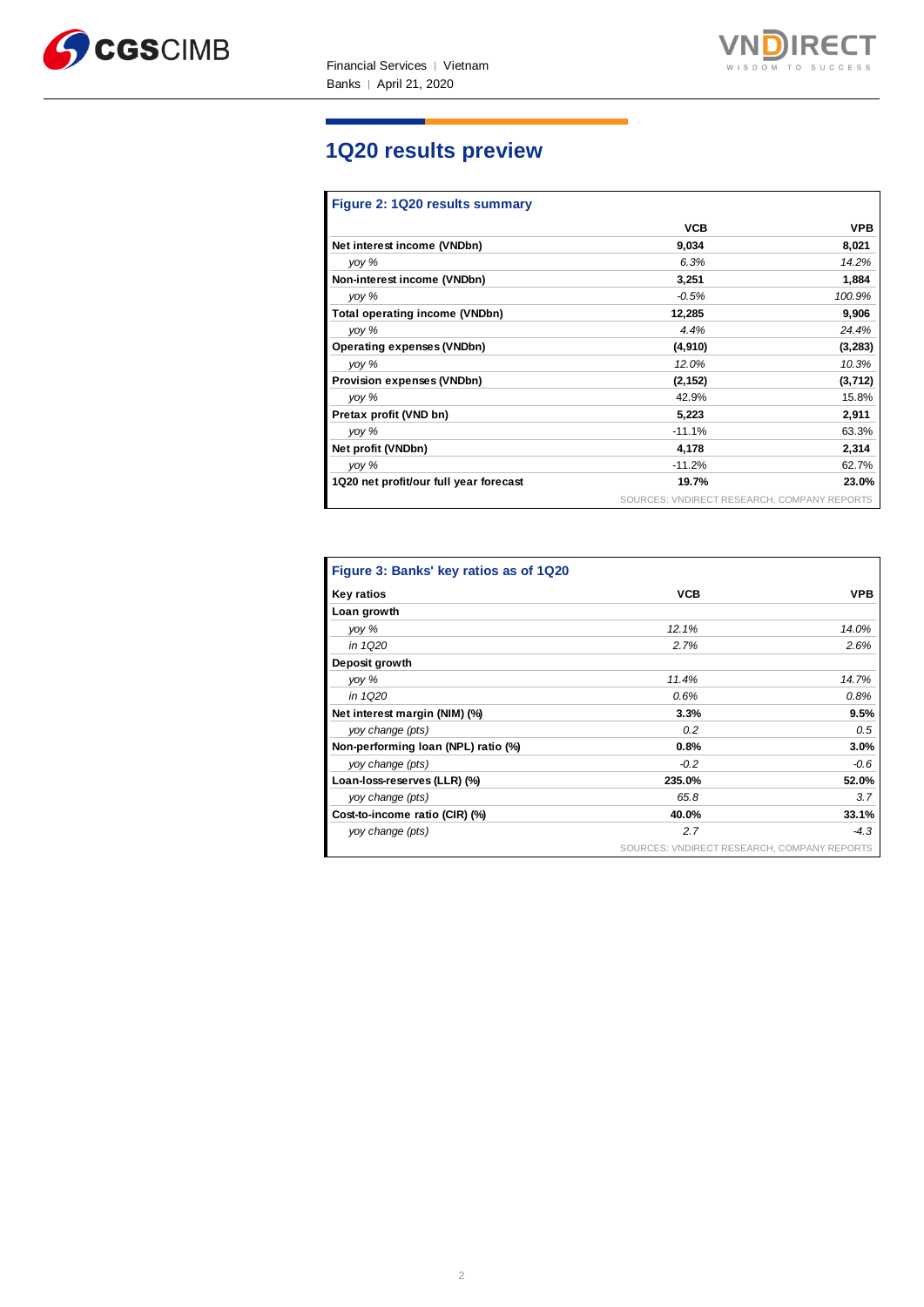



## Sector headwinds likely priced in

## **Covid-19 casts shadow on banking earnings outlook**

## **Stimulus package worth VND300tr to ease the pandemic pain**  $\blacktriangleright$

The Covid-19 outbreak has impacted a wide variety of sectors, including agriculture, service, export and import, tourism, hospitality, education, transportation and retail. Disruptions to businesses caused a big drop in credit demand. As of Apr 2020, banks in Vietnam reported that as much as VND2,000tr of outstanding loans (~23% of the system's total credit) have been affected by Covid-19 and require some form of loan restructuring or interest reduction.

To support the economy, the Vietnamese government on 6 Mar 2020 called on banks to provide a credit stimulus package worth VND250tr, of which the lending rates are reduced by 50-150bp. As the pandemic worsened and a social distancing order was issued, the credit stimulus package was increased to VND300tr on 9 Apr 2020. In addition, banks were asked to further reduce lending rates by 200bp. Many banks, especially the state-owned commercial banks, have promptly responded by expanding the size of their credit package and committed to lower interest rates by up to 200bp. The VND300tr credit package comes from the banks' own funds, not the state budget, hence the decisions on which customers can access the package and what interest rates are applied are at the banks' discretion. Priority is given to customers affected by the pandemic, but the loans are still commercial loans in nature, therefore borrowers need to pledge collateral and prove their repayment capability. The credit stimulus package has been effective in stimulating the economy with the system credit growth reaching 1.3% YTD at end-1Q20, from flat in the first two months.

## **Credit growth is expected to slow to c.11% in FY20F**

The system-wide credit growth of 1.3% YTD at end-1Q20 was the lowest growth rate seen in the past six years. Even so, this was a big improvement from the credit growth of 0.06% YTD at end-Feb 20. The government's policies to support the economy, such as cutting policy rates, allowing the deferral of tax payments, and banks' support in the form of extending loan tenure, reducing and waiving interest obligations, have helped credit growth a bit, in our view.

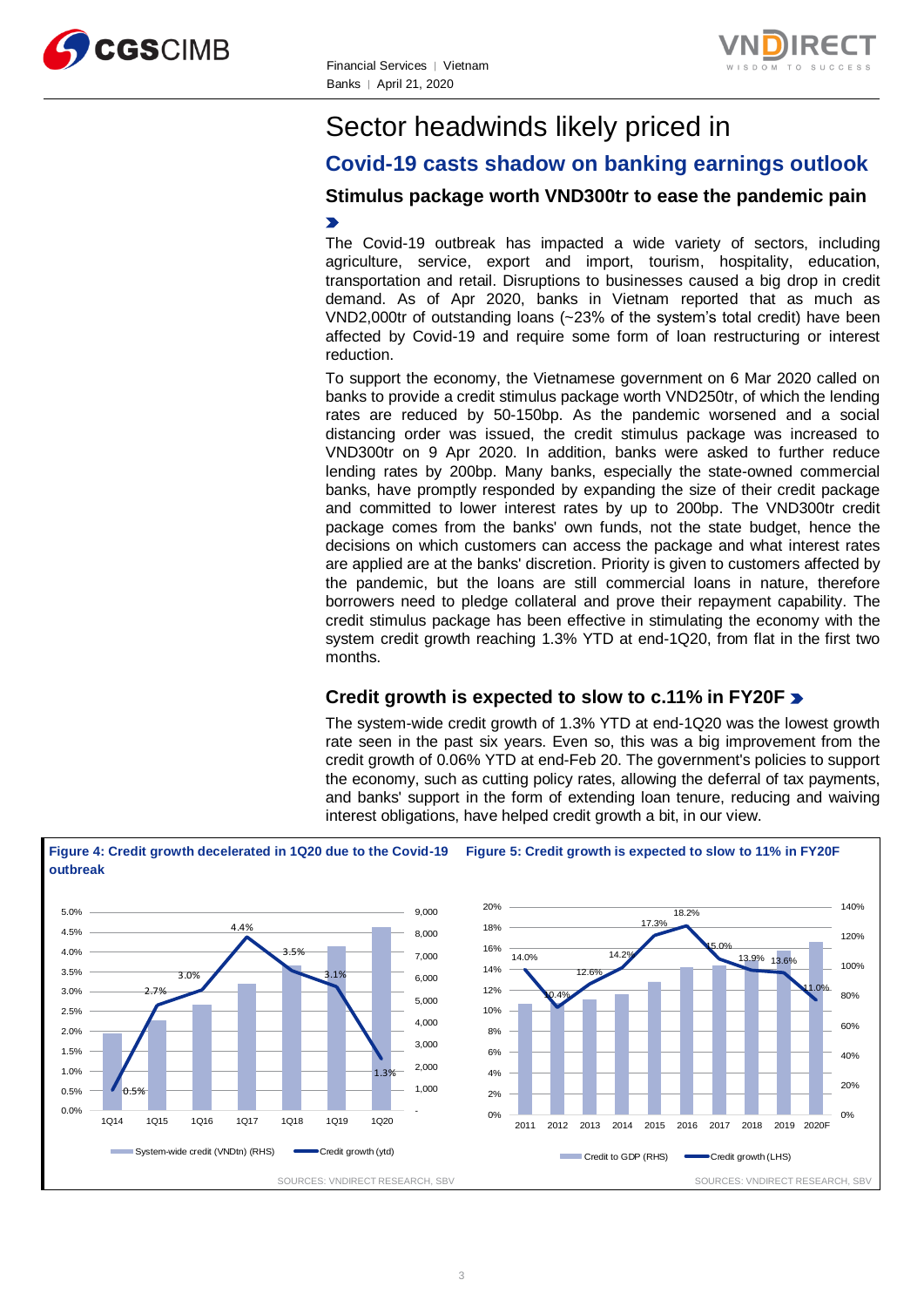



In our base case assumption, we expect the coronavirus to be gradually contained from Jun 2020, hence credit growth will likely pick up in 3Q and 4Q of 2020F. We forecast credit growth for the year to reach 11%. Given the expectation of a 5% GDP growth, credit to GDP would increase from 110% in FY19 to 116% in FY20F. Credit growth after the pandemic will be supported by the following factors:

- Policy rates cuts providing banks with lower cost funding, thereby facilitating a reduction of lending rates. In Mar 2020, the Vietnamese government lowered various policy rates by 50-100bp. Since Apr 2020, 20 banks (accounting for 75% of system-wide credit) increased the size of the low rate credit packages, which were set up to support affected customers. A lower interest rate level would encourage firms to take on new loans to resume business.
- The boosting of public investment will create jobs, thereby generating credit demand as a secondary effect. On 20 Mar 2020, the government agreed to convert all investment projects (8 projects) related to the North-South Expressway from public-private partnership (PPP) to public investment, petitioning the National Assembly to start construction in Aug 2020. The Ben Thanh-An Suong metro construction is also expected to resume operations in Oct FY20F. The acceleration of public investment will create jobs for both companies and individuals, which would then lead to new credit demand.

## **Inevitable NIM compression in sight**

We expect the Covid-19 outbreak to depress NIM as asset yields will fall more than the reduction in funding costs. Lower asset yields will be derived from: 1) lower lending rates on new loans to support credit growth amid subdued demand; and 2) the reduction/waiver of interest payments which would lead to the reversal of interest income, hence lower interest income.

In order to support the economy, the Vietnamese government on Mar 16 cut policy rates by 50-100bp and reduced the ceiling rates for deposits under six months by 25-30bp. Following the government's directive, deposit rates across banks decreased by 30-40bp for tenure of under six months and 20-30bp for tenure of over six months. However, in our view, the funding costs are quite sticky, especially for long-term deposits as banks need to maintain adequate long-term funding to meet the requirements of short-term funds used for medium/long-term loans.

On the lending side, the government issued an official decision requiring banks to cut short-term lending rates by 50bp for the priority sectors. In addition, banks are encouraged to cut rates further, at their discretion, to support customers. Many banks are looking to lower their lending rates by a maximum of 2% pts. However, the preferential rates are only applied for customers who are affected by the pandemic, and the degree of rate cut varies between customers. We expect the average rate cut for affected customers to be around 1% but lending rates will gradually bounce back after the Covid-19 outbreak ends. In our base case, we assume the pandemic will end in mid-FY20F, hence we forecast a 50bp reduction in loan interest rates for FY20F.

Due to a greater adjustment in lending rates versus deposit rates, NIM is projected to fall in FY20F. Moreover, the reduction/waiver of interest payments will further depress NIM. Interest income reversal could continue in FY21F, in our view, because banks are allowed to restructure loans for up to 12 months, therefore there will be a time lag in bad debt formation. After the pandemic is over, the NIM trend will be different across banks. Banks with the following characteristics would have less pressure on NIM:

- Banks with low penetration in retail banking: Further expansion into the higher-yielding retail segment will help to improve asset yields, thereby partly offsetting the impact of the pandemic.
- Banks with lower loan-to-deposit ratio: These banks have better liquidity, which is important during a crisis. They face less pressure to raise additional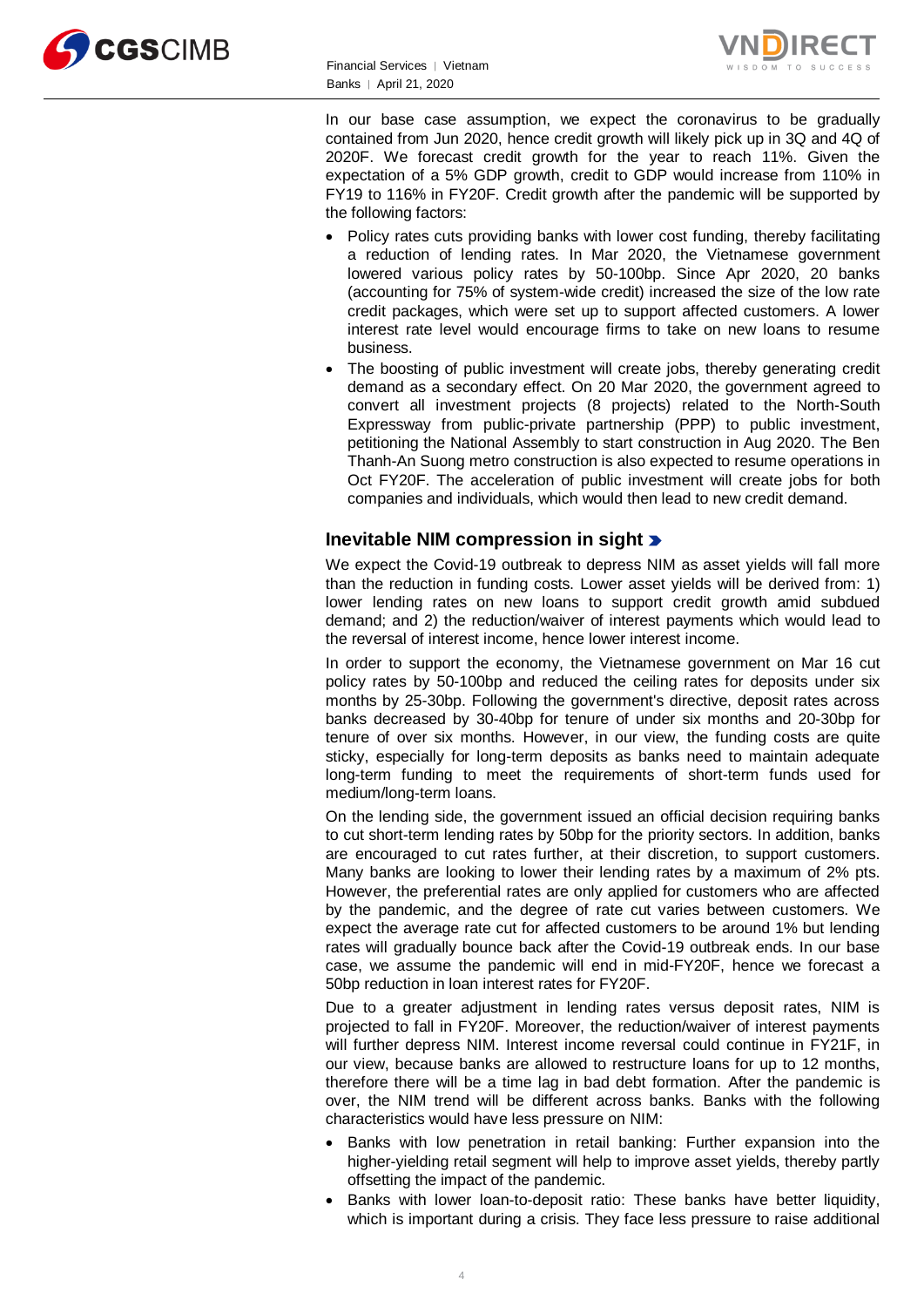



deposits to maintain liquidity when borrowers cannot repay their debts on time.

 Banks with low risk appetite: These banks will see a slower rise in bad debt, hence less interest income reversal.



## **Bad debt spike is the biggest concern**

In our view, bad debts would be the foremost issues to watch out for as they have spill-over effects to the broader economy, which will burden banks' earnings for years. After the Covid-19 outbreak passes, credit growth will bounce back and NIM can be improved by changing loan and deposit mix, but the impact of bad debts can be curbed only when banks are conservative in credit appraisal, loan classification and provisioning. In our coverage, VCB, ACB and MBB have proven track records in good asset quality and high provisioning buffers. These banks have consistently maintained the lowest level of bad debts and the highest level of loan-loss-reserves, hence they are in better positioned to tackle rising bad debts, in our view.

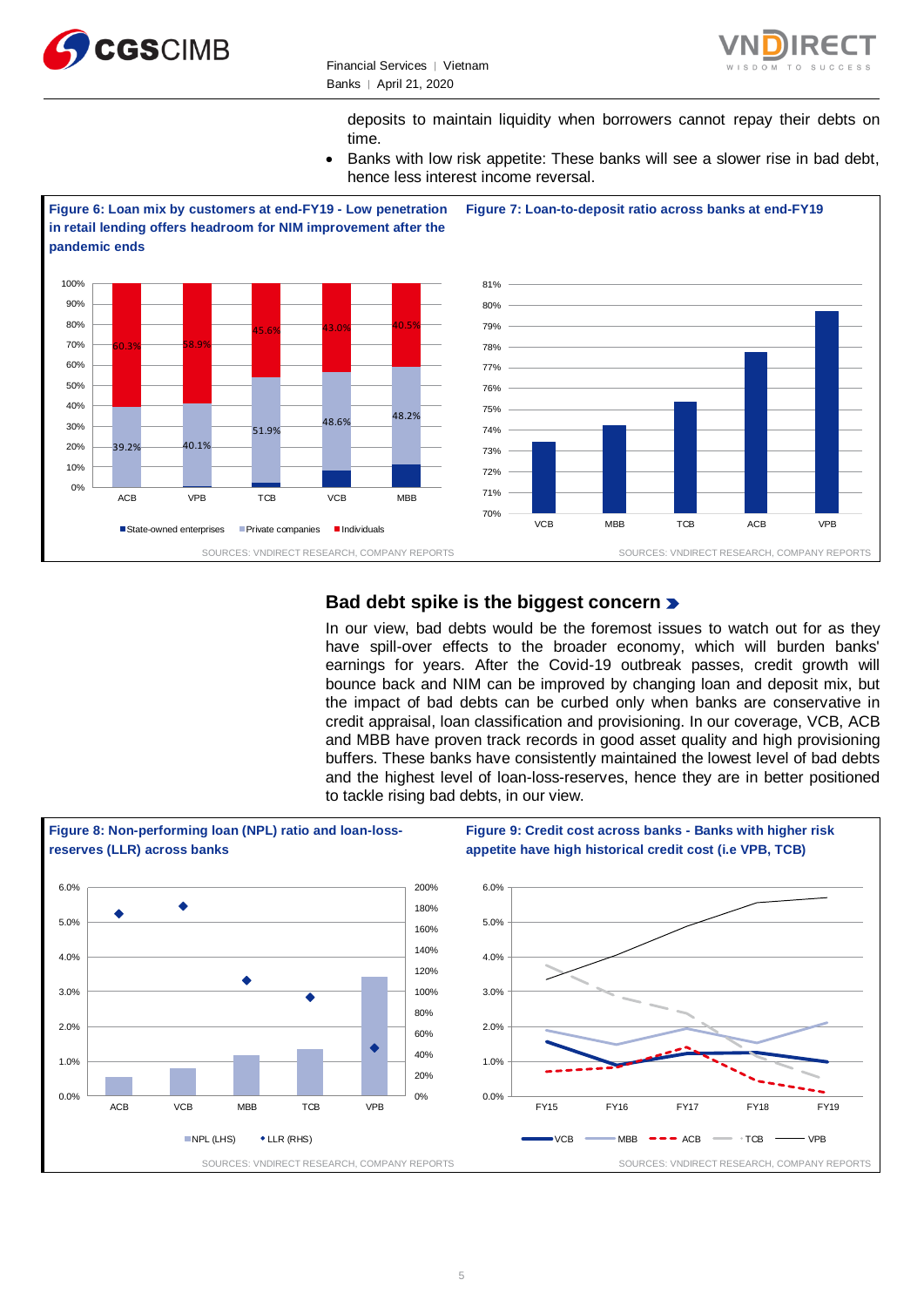



The rate of bad debt formation is contingent on:

- The allocation of loan to corporate and retail segments: we view banks with large retail loan books as having a more diversified customer base, hence less asset risk than banks that focus on corporate loans.
- Banks' risk appetites: banks with larger exposure to high risk sectors such as real estate, unsecured loans would see a quick rise in bad debts.
- The degree of customer concentration: the dependence on large customers/groups of customer poses a high risk of credit loss.

For the abovementioned reasons, we believe that three banks in our coverage, VCB, ACB and MBB, have better capacity to tackle rising bad debt. On the other hand, VPB and TCB would see a faster hike in bad debts due to their large exposure to unsecured lending and real estate, respectively. MBB has also expanded into the unsecured lending business recently, but its exposure is still low, below 4% at end-FY19. Although a hike in bad debt is highly likely, it may not show in the 1H20F balance sheet because banks can restructure loans up to 12 months from due date, without re-classifying those loans into riskier loan groups. We expect NPL ratios to start to rise in the second-half of FY20F and into FY21F.

The Covid-19 outbreak poses a risk of surging bad debt in the consumer finance business. Consumer finance companies provide unsecured loans and credit cards for the mass customer segment, which has low income and is the most vulnerable to an economic downturn. The pandemic has caused temporary shutdowns or scaled-down operations for small and micro businesses, leading to rising unemployment or reductions in salary. According to the Ministry of Labour - Invalids and Social Affairs, the number of people applying for unemployment benefit in Feb 2020 surged 70% yoy to 47,000. The pandemic would lead to a surge in bad debt at consumer finance companies, in our view. However, the rising bad debt from unsecured lending will not spread across the banking sector as the penetration in this sector is still low and only four banks have consumer finance businesses. The Vietnamese government has also executed various measures to help low income people, including a VND62tr package to support those who have lost their jobs, loans with zero interest for firms to pay salary, and a 10% electricity tariff cut. We believe surging bad debts in consumer finance is not a sector-wide risk, but would impact some specific banks with high exposures to this business.

## **Possibly no cash dividend and no share buyback in FY20F**

Faced with the Covid-19 impacts, the Vietnamese government has executed various measures with the ultimate goal of supporting the economy. Recently, the State Bank of Vietnam required banks to lower employees' salaries and not pay cash dividends. These measures are aimed at retaining the money at the banks to protect liquidity and capital adequacy; the higher retain earnings would also enable banks to lower lending rates for borrowers. Having said that, any share buyback plans of banks would not be approved for the time being. The omission of cash dividends and share buybacks is another reason to choose banks with strong fundamentals over other banks.

Although we expect no cash dividend from banks in FY20F, cash dividends could resume in FY21F at VCB and MBB, in our base case (i.e. Covid-19 lasts to mid-FY20F). VCB has direct state ownership and MBB has indirect state ownership via Viettel Group. As a result, cash dividends from these banks are an important revenue source for the state's budget, especially after the pandemic has increased state spending. We do not expect other banks under our coverage (ACB, VPB, TCB) to pay dividends in FY21F as they have more freedom in this regard.

## **Banks under our coverage can recover in FY21F**

The Vietnam banking sector has a great level of bifurcation between the top 10 banks and the rest in terms of size, network, asset quality and market share.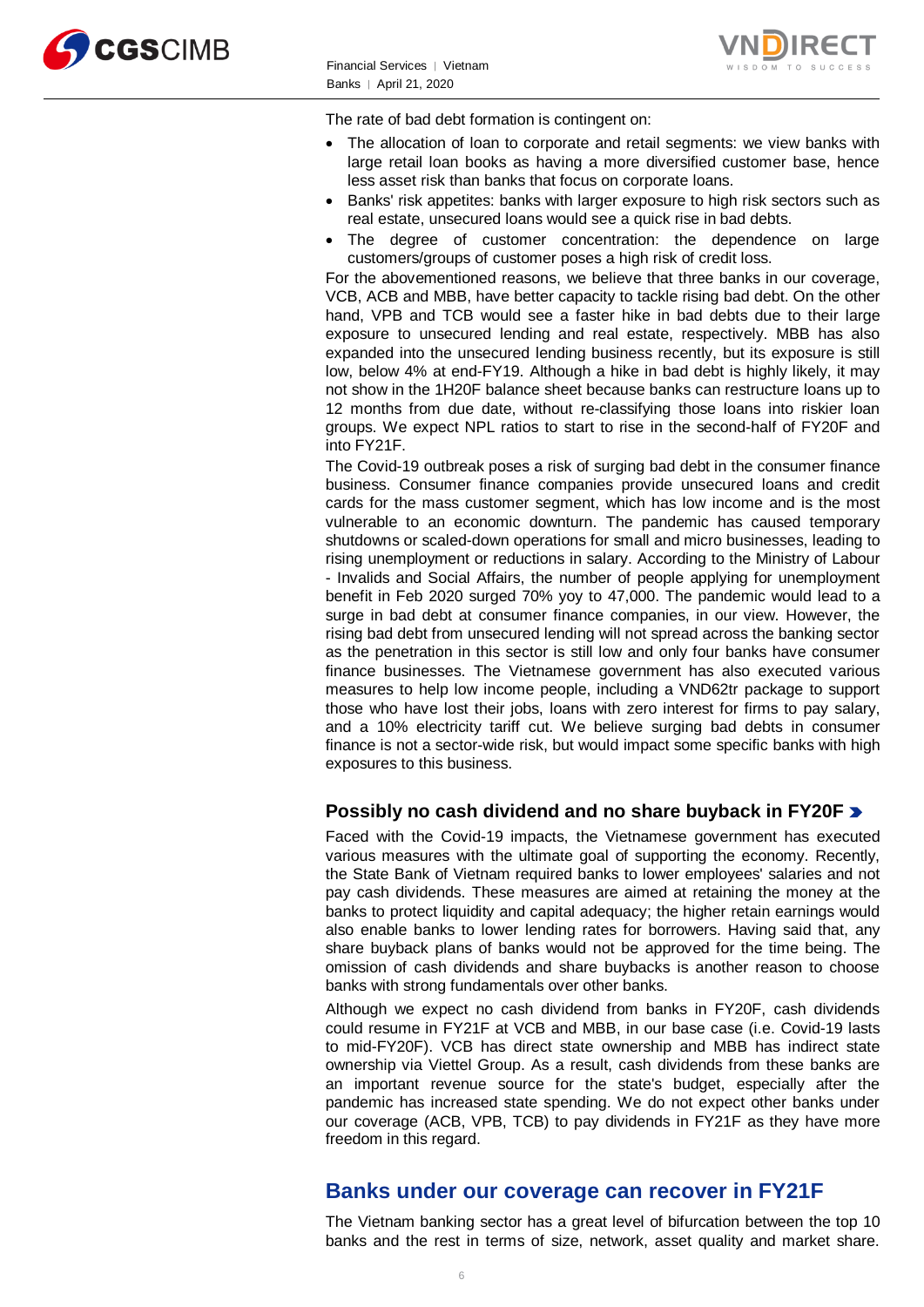



The banks under our coverage are among the top 10 banks and, under the base case scenario, their earnings growth will likely recover in FY21F thanks to a rebound in credit growth, decent provision buffer to help tackle rising bad debt, and strong growth of fee and service income. However, the rate of recovery will vary between banks due to differences in business strategy and risk appetite.

| <b>Banks</b> | Type of<br>impact    | Specific impacts on banks business                                                                                                                                                                                                                                                                                                                                                                                                                                                                                                                                                                                                                                                                                                                                                                                                                                                                                                                                                                                                                                                                                                                                                                                                                                                  | Recovery rate                                                                                                                                                                                                                                                                                                                                                                                                                                                                                                                                                          |
|--------------|----------------------|-------------------------------------------------------------------------------------------------------------------------------------------------------------------------------------------------------------------------------------------------------------------------------------------------------------------------------------------------------------------------------------------------------------------------------------------------------------------------------------------------------------------------------------------------------------------------------------------------------------------------------------------------------------------------------------------------------------------------------------------------------------------------------------------------------------------------------------------------------------------------------------------------------------------------------------------------------------------------------------------------------------------------------------------------------------------------------------------------------------------------------------------------------------------------------------------------------------------------------------------------------------------------------------|------------------------------------------------------------------------------------------------------------------------------------------------------------------------------------------------------------------------------------------------------------------------------------------------------------------------------------------------------------------------------------------------------------------------------------------------------------------------------------------------------------------------------------------------------------------------|
| <b>VCB</b>   | Slightly<br>negative | The Covid-19 outbreak slows VCB's credit growth and depresses NIM due to lower<br>lending rates and reduction of interest payment. We project a hike in bad debt,<br>however, VCB is conservative in lending and provisioning, hence bad debt at VCB<br>would increase at a slower rate than other banks and VCB has better financial<br>resource to tackle the rising bad debt. The low risk appetite and a lower loan-to-<br>deposit ratio provide a better cushion for NIM.<br>VCB is creditor of the two big state-owned entserprises PetroVietnam (PVN, Not<br>listed) and Vietnam Airlines (HVN, Unrated). These companies are under financial<br>difficulty, but given their significant roles as the major corporation in Vietnam, we<br>expect they will get debt and interest moratoriums from banks. Interest payment to 3) conservative strategy helps contain new bad debt better; 4)<br>VCB would be waived, but we expect liquidity at VCB would be ensured. VCB has<br>VND101th of government bonds at end-FY19, which could be sold or used to<br>borrow funds from the state bank to pay for depositors when needed.<br>VCB shared that the stimulus credit package and interest waiver would reduced its<br>profit by VND2,240bn, or 9.7% of FY19 pretax profit. | VCB will be the quickest bank to recover among banks in our<br>coverage, thanks to: 1) low penetration in the high-yielding retail<br>lending, allowing further expansion, thereby improving NIM; 2)<br>one-off income from exclusive bancassurance deal and new<br>income stream from insurance commission will boost earnings;<br>the large corporate customer base helps credit rebound<br>quicker.                                                                                                                                                                 |
| ACB          | Slightly<br>negative | Credit growth will slow and NIM fell on lower lending rates and the waiver of interest<br>income. 60% of its loan book is individual loan, thus we expect ACB's NIM will<br>face less pressure than other banks with smaller individual loan book, because<br>corporates often get more support on interest waiver than individuals and the ticket will help ACB to contain NPL; 2) a potential exclusive<br>size of individual loan is small. A large retail loan book also gives ACB a higher<br>risk diversification, therefore, it will be less impacted by rising NPL. ACB has low<br>exposure to risky sectors: exposure to construction and real estates developers<br>was 6.3%, to mortgage was 24.1%, to unsecured lending was below 1% and<br>collective exposure to manufacturing, agriculture, hospitality and transportation<br>was 11.3% at end-FY19.                                                                                                                                                                                                                                                                                                                                                                                                                 | Quick recovery thanks to: 1) good asset quality and a lower risk<br>profile (diversified customers, low exposure to high risk sectors)<br>bancassurance deal is an income booster; 3) initiatives to<br>expand customer base will improve its CASA. However, ACB<br>may see lower credit growth than local peers as retail<br>customers may be hesistant to take credit right after the<br>epidemic ends.                                                                                                                                                              |
| MBB          | Slightly<br>negative | Credit growth and NIM will be hurted but a lower LDR than peer reduces pressure<br>on NIM. MBB would see a faster rise in bad debt and credit cost than VCB and<br>ACB due to its unsecured lending business. However, unsecured lending was<br>below 4% of total outstanding loan at end-FY19, thus MBB has sufficient capacity<br>to provision for new bad debt.<br>With Viettel group being one of the major shareholders, MBB provides credits and<br>receives deposits from companies within the group, as well as from their<br>employees. As Viettel group participates in industries that are less affected by the and the recovery of top line will help MBB curb NPL.<br>Covid-19 outbreak (such as telcom, mail and good delivery service, multimedia),<br>MBB would have some safeguard against credit loss and deposit withdrawal from<br>this customer group.                                                                                                                                                                                                                                                                                                                                                                                                         | Decent recovery rate, on the back of: 1) continued expansion<br>into retail lending and unsecured lending which improves NIM;<br>2) strong growth in fee income driven by bancassurance, card<br>products and digital banking; 3) the current provisioning buffer                                                                                                                                                                                                                                                                                                      |
| TCB          | Negative             | FY20F credit growth will be greatly affected as TCB has large exposure to real<br>estate and a concentrated customer base. Increased exposure to real estate<br>companies and their supply chain would lead to a faster rise in NPL and a larger<br>drop in NIM compared to other bank in our coverage. As of end-FY19, total<br>exposure to real estate sector was high at 77.2% of TCB's total credit.                                                                                                                                                                                                                                                                                                                                                                                                                                                                                                                                                                                                                                                                                                                                                                                                                                                                            | Moderate recovery as we expect credit growth will gradually<br>recover after the epidemic ends. TCB's big customer in real<br>estate is selling several residential projects, hence there is<br>much headroom for credit growth. However, home buyers may<br>be still cautious to take on loans, as a result we expect credit<br>growth to gradually recover. We forecast TCB's CASA will<br>continue to rise but higher credit cost will weight on earnings<br>growth.                                                                                                |
| <b>VPB</b>   | Negative             | In our coverage, VPB would be affected the most by the Covid-19 outbreak due to<br>its consumer finance business. As business got disrupted, many people get lower<br>paychecks or become unemployed. On the other hand, the main customers of<br>consumer finance companies are low income individuals, who are the most<br>vulnerable. Due to high risk in this segment, we expect the bank will curb its<br>unsecured lending, hence credit growth and NIM will be hurted. The high risk<br>nature of consumer finance business also poses a risk of fast increase in bad<br>debt. As of end-FY19, unsecured lending made up 34% of VPB's total credit.                                                                                                                                                                                                                                                                                                                                                                                                                                                                                                                                                                                                                          | After the epidemic ends, VPB will resume its consumer finance<br>business, hence credit growth and earnings will gradually<br>recover. However, as the majority of the bank's customer are<br>individuals who may hesitate to borrow after a hard time, credit<br>growth and earnings are forecasted to recover moderately. In<br>addition, the burden of higher NPL will hamper earnings growth.<br>We expect moderate recovery under our base case scenario,<br>but if the epidemic lasts until end-FY20F, VPB would be hardly<br>hit and recovery would take years. |

SOURCES: VNDIRECT RESEARCH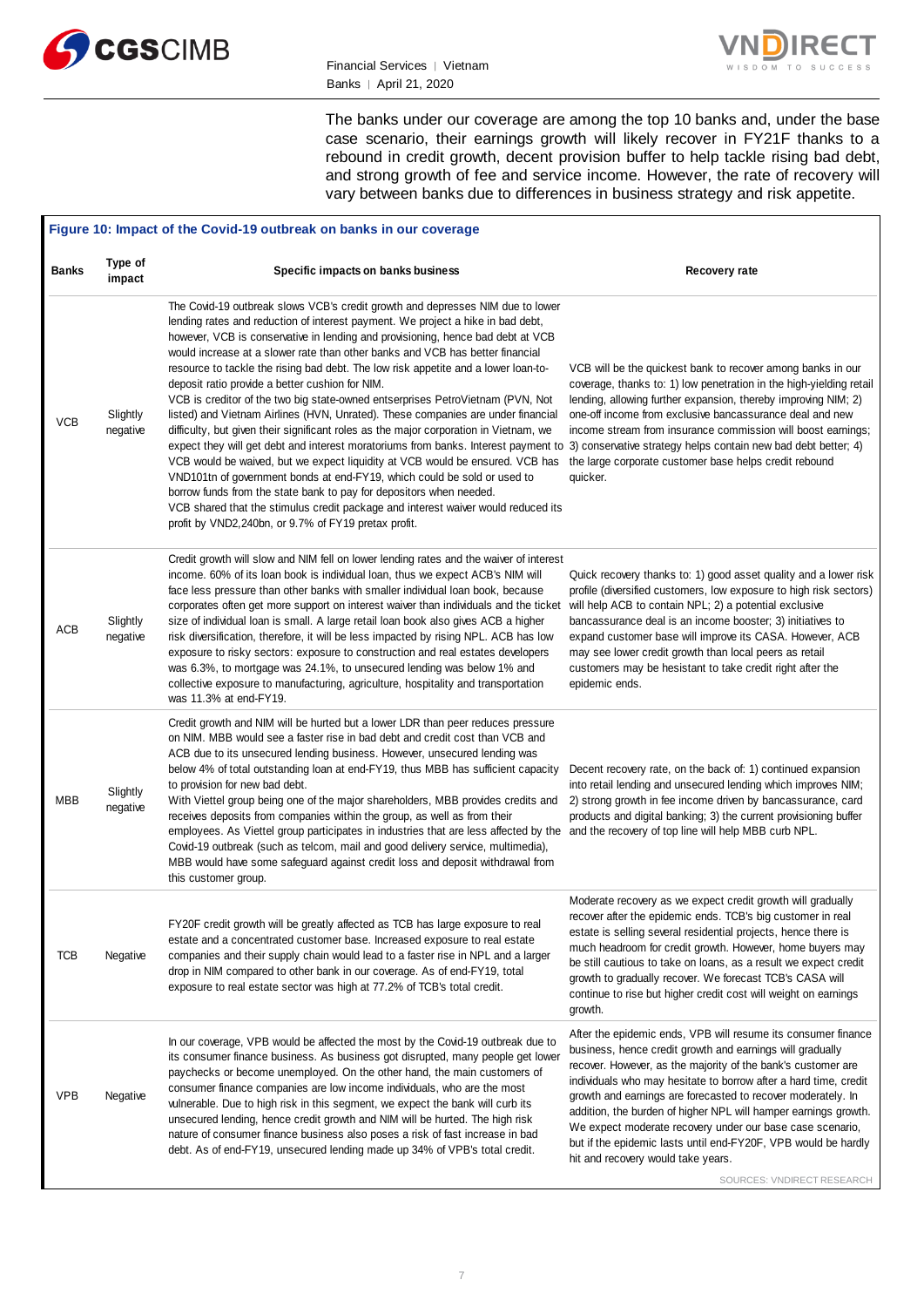



## **Valuations have become attractive**

The gloomy sentiment from the Covid-19 outbreak has dampened the stock market, and the share prices of banks under our coverage have fallen by an average of 18.4% since end-FY19. All the banks under our coverage are trading at low FY20F P/BV and P/E levels, which are below their 5-year average P/BV and P/E (for VPB and TCB: FY20F P/BV and P/E are below the historical P/BV and P/E since their listings in Aug 2017 and Jun 2018, respectively). We expect the pandemic to end in Jun 2020. In FY21F, as credit growth rebounds, the recovery of the top line and decent provisioning coverage are sufficient to resolve the rising bad debt issues, in our view. We project banks' net profit growth to recover in FY21F, even though the recovery rate may vary between different banks.



We believe Vietnam banks' current valuations are attractive as they are trading below the 5-year average and trading on par with regional peers despite better earnings growth outlook and much higher ROEs. The Covid-19 outbreak has dampened banks' share prices, but the Vietnamese government has responded more promptly than most. As of 9 Apr 2020, Vietnam had only 255 confirmed cases of Covid-19, making it one of the lowest number of cases per capita (3 cases/1m people) in the world. A good control of the pandemic helps to shorten the time to eventual recovery, thereby reducing its impact on the economy.

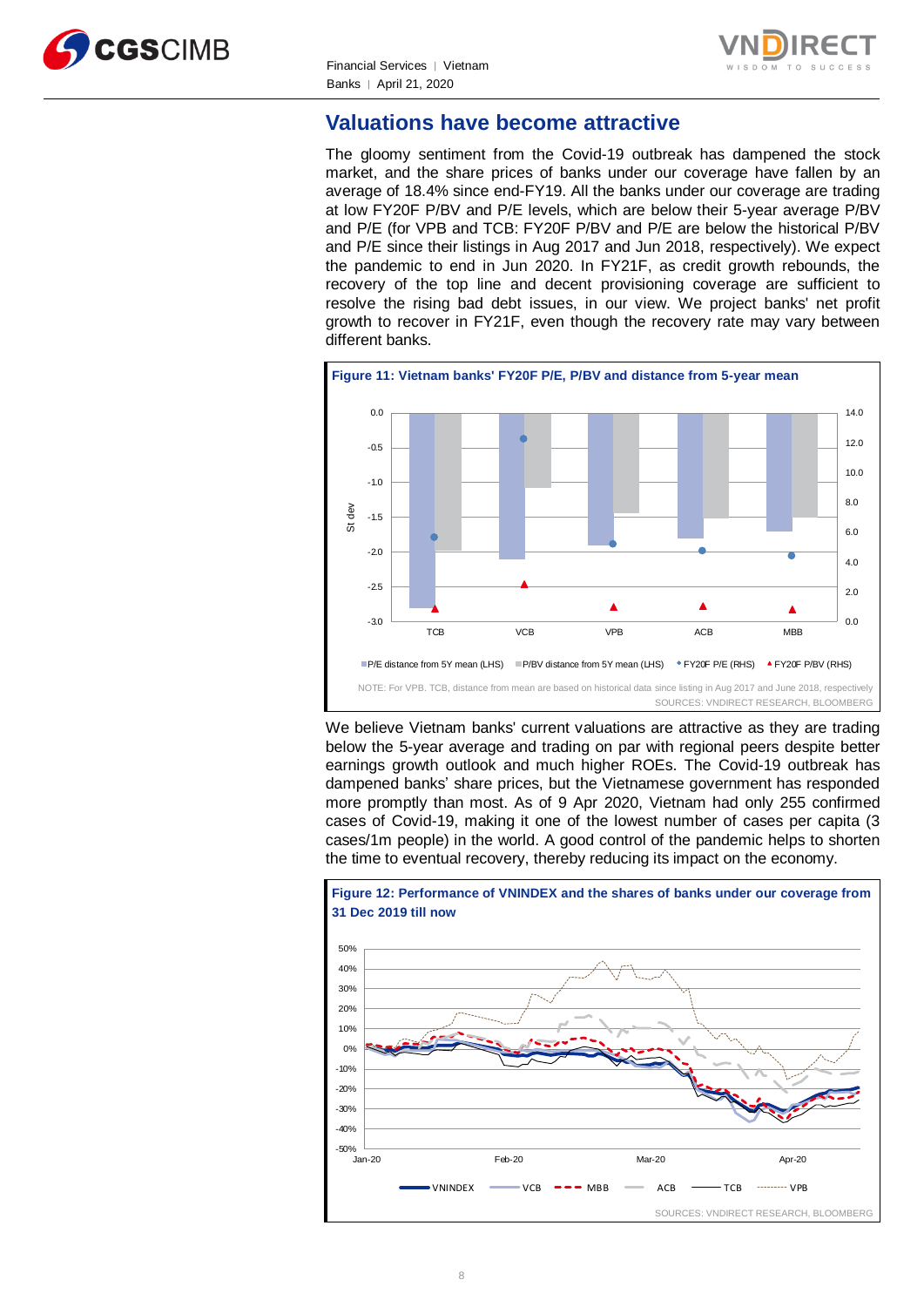



| <b>Figure 13: Regional Banking Sector Comparison</b> |                           |             |         |                                     |                    |              |              |        |       |                                                                |                         |       |
|------------------------------------------------------|---------------------------|-------------|---------|-------------------------------------|--------------------|--------------|--------------|--------|-------|----------------------------------------------------------------|-------------------------|-------|
|                                                      | <b>Bloomberg Recommen</b> |             | Closing | <b>Target</b>                       | Market             |              |              |        |       | $3 - yr$                                                       |                         |       |
| <b>Banks</b>                                         | Code                      | dation      | Price   | Price                               | Cap                | P/BV(x)      |              | P/E(x) |       | Forward                                                        | <b>ROE (%)</b>          |       |
|                                                      |                           |             |         |                                     |                    |              |              | FY20F  | FY21F | <b>CAGREPS</b><br>$\%$                                         | FY20F FY21F             |       |
| Agricultural Bank of China                           | 1288 HK                   | <b>ADD</b>  | 3.11    | (local curr.) (local curr.)<br>3.80 | (US\$m)<br>166,644 | FY20F<br>0.5 | FY21F<br>0.5 | 4.5    | 4.2   | 6.6%                                                           | 12.1%                   | 11.8% |
| Bank of China                                        | 3988 HK                   | <b>ADD</b>  | 2.97    | 3.80                                | 137,793            | 0.4          | 0.4          | 4.2    | 4.0   | 5.0%                                                           | 11.0%                   | 10.6% |
| China Merchants Bank                                 | 3968 HK                   | <b>ADD</b>  | 34.90   | 48.30                               | 116,594            | 1.2          | 1.1          | 7.6    | 6.4   | 18.4%                                                          | 17.1%                   | 17.9% |
| <b>Bank of Communications</b>                        | 3328 HK                   | <b>ADD</b>  | 4.76    | 5.40                                | 50,183             | 0.4          | 0.4          | 4.1    | 3.9   | 7.3%                                                           | 10.8%                   | 10.7% |
| China Banks average                                  |                           |             |         |                                     |                    | 0.7          | 0.6          | 5.1    | 4.6   | 9.3%                                                           | 12.8%                   | 12.8% |
| <b>ICICI Bank</b>                                    | <b>ICICIBC IN</b>         | <b>ADD</b>  | 361.30  | 625.00                              | 30,555             | 1.8          | 1.6          | 13.7   | 10.8  | 88.7%                                                          | 14.0%                   | 15.9% |
| Axis Bank                                            | <b>AXSB IN</b>            | <b>ADD</b>  | 455.55  | 925.00                              | 16.793             | 1.3          | 1.1          | 10.0   | 7.0   | 55.6%                                                          | 14.1%                   | 17.1% |
| <b>Indusind Bank</b>                                 | <b>IIB IN</b>             | <b>ADD</b>  | 456.70  | 725.00                              | 4,138              | 0.8          | 0.7          | 6.4    | 5.5   | 17.0%                                                          | 13.8%                   | 14.5% |
| Yes Bank                                             | <b>YES IN</b>             | <b>ADD</b>  | 29.45   | 100.00                              | 4,829              | 0.3          | 0.2          | 4.4    | 2.1   | 28.3%                                                          | 6.1%                    | 11.9% |
| India Banks average                                  |                           |             |         |                                     |                    | 1.1          | 0.9          | 8.6    | 6.3   | 47.4%                                                          | 12.0%                   | 14.9% |
| <b>Bank Central Asia</b>                             | <b>BBCA IJ</b>            | <b>ADD</b>  | 26,775  | 34,400                              | 42,830             | 3.5          | 3.1          | 20.7   | 18.6  | 12.8%                                                          | 17.6%                   | 17.7% |
| Bank Rakyat Indonesia                                | <b>BBRI IJ</b>            | <b>HOLD</b> | 2,780   | 4,100                               | 22,248             | 1.6          | 1.5          | 9.0    | 8.1   | 11.2%                                                          | 18.2%                   | 18.8% |
| <b>Bank Mandiri</b>                                  | <b>BMRI IJ</b>            | ADD         | 4,370   | 9,000                               | 13,231             | 1.0          | 0.9          | 6.5    | 5.7   | 14.9%                                                          | 15.3%                   | 16.8% |
| Bank Negara Indonesia                                | <b>BBNI IJ</b>            | <b>ADD</b>  | 4,100   | 6,100                               | 4,961              | 0.7          | 0.6          | 4.9    | 4.5   | 6.3%                                                           | 13.1%                   | 14.0% |
| Indonesia Banks average                              |                           |             |         |                                     |                    | 1.7          | 1.5          | 10.3   | 9.2   | 11.3%                                                          | 16.0%                   | 16.8% |
| Malayan Banking Bhd                                  | MAY MK                    | <b>HOLD</b> | 7.69    | 7.04                                | 19.773             | 1.1          | 1.1          | 11.6   | 11.4  | $-0.9%$                                                        | 9.3%                    | 9.8%  |
| Public Bank Bhd                                      | PBK MK                    | ADD         | 16.16   | 20.40                               | 14,349             | 1.3          | 1.3          | 11.7   | 11.4  | 2.2%                                                           | 11.9%                   | 11.5% |
| Hong Leong Bank                                      | <b>HLBK MK</b>            | <b>HOLD</b> | 13.78   | 14.15                               | 6,832              | 1.0          | 0.9          | 11.1   | 10.5  | 3.9%                                                           | 9.5%                    | 9.2%  |
| <b>BIMB Holdings</b>                                 | <b>BIMB MK</b>            | <b>HOLD</b> | 3.37    | 3.41                                | 1,382              | 0.9          | 0.9          | 9.1    | 9.5   | $-5.7%$                                                        | 10.7%                   | 9.6%  |
| Malaysia Banks average                               |                           |             |         |                                     |                    | 1.1          | 1.0          | 10.9   | 10.7  | $-0.1%$                                                        | 10.4%                   | 10.0% |
| Kasikornbank                                         | <b>KBANK TB</b>           | <b>ADD</b>  | 103.50  | 111.00                              | 7,545              | 0.6          | 0.5          | 8.6    | 8.2   | $-2.8%$                                                        | 8.9%                    | 8.8%  |
| Siam Commercial Bank                                 | <b>SCB TB</b>             | <b>HOLD</b> | 71.75   | 75.00                               | 7,496              | 0.6          | 0.6          | 8.6    | 8.4   | $-7.2%$                                                        | 8.7%                    | 8.6%  |
| Bangkok Bank                                         | <b>BBL TB</b>             | <b>ADD</b>  | 119.00  | 122.00                              | 6,989              | 0.5          | 0.5          | 7.4    | 7.2   | $-2.8%$                                                        | 8.8%                    | 8.6%  |
| Kiatnakin Bank                                       | <b>KKP TB</b>             | <b>HOLD</b> | 41.00   | 43.00                               | 1,068              | 0.8          | 0.8          | 6.7    | 6.2   | 1.4%                                                           | 14.3%                   | 14.9% |
| <b>Thailand Banks average</b>                        |                           |             |         |                                     |                    | 0.6          | 0.6          | 7.8    | 7.5   | $-2.8%$                                                        | 10.2%                   | 10.3% |
| Vietcombank                                          | <b>VCB VN</b>             | <b>ADD</b>  | 71,900  | 86,200                              | 14,437             | 2.6          | 2.1          | 12.6   | 10.8  | 16.1%                                                          | 22.4%                   | 21.7% |
| <b>Techcombank</b>                                   | <b>TCB VN</b>             | <b>ADD</b>  | 17,700  | 27,400                              | 3,557              | 0.9          | 0.7          | 5.8    | 5.1   | 12.1%                                                          | 15.8%                   | 15.4% |
| Vietnam Prosperity JSC Bank                          | <b>VPB VN</b>             | <b>ADD</b>  | 21,000  | 25,800                              | 2,104              | 1.0          | 0.8          | 5.9    | 5.3   | 12.8%                                                          | 18.6%                   | 17.5% |
| Military Commercial Joint Stock Bank                 | <b>MBB VN</b>             | <b>ADD</b>  | 16,650  | 26,200                              | 2,088              | 0.9          | 0.7          | 4.6    | 4.0   | 13.3%                                                          | 20.5%                   | 19.4% |
| Asia Commercial Joint Stock Bank                     | <b>ACB VN</b>             | <b>ADD</b>  | 20,700  | 30,400                              | 1,630              | 1.0          | 0.9          | 5.2    | 4.7   | 12.2%                                                          | 21.7%                   | 20.4% |
| Vietnam Banks average                                |                           |             |         |                                     |                    | 1.3          | 1.1          | 6.8    | 6.0   | 13.3%                                                          | 19.8%                   | 18.9% |
| Vietnam Banks average - ex-VCB                       |                           |             |         |                                     |                    | 0.9          | 0.8          | 5.4    | 4.8   | 12.6%                                                          | 19.1%                   | 18.2% |
|                                                      |                           |             |         |                                     |                    |              |              |        |       |                                                                |                         |       |
| Regional Bank average                                |                           |             |         |                                     |                    | 1.0          | 0.9          | 8.5    | 7.7   | 13.0%                                                          | 12.3%                   | 12.9% |
|                                                      |                           |             |         |                                     |                    |              |              |        |       |                                                                | PRICE AS OF 20 APR 2020 |       |
|                                                      |                           |             |         |                                     |                    |              |              |        |       | SOURCES: CGS-CIMB RESEARCH, VNDIRECT RESEARCH, COMPANY REPORTS |                         |       |
|                                                      |                           |             |         |                                     |                    |              |              |        |       |                                                                |                         |       |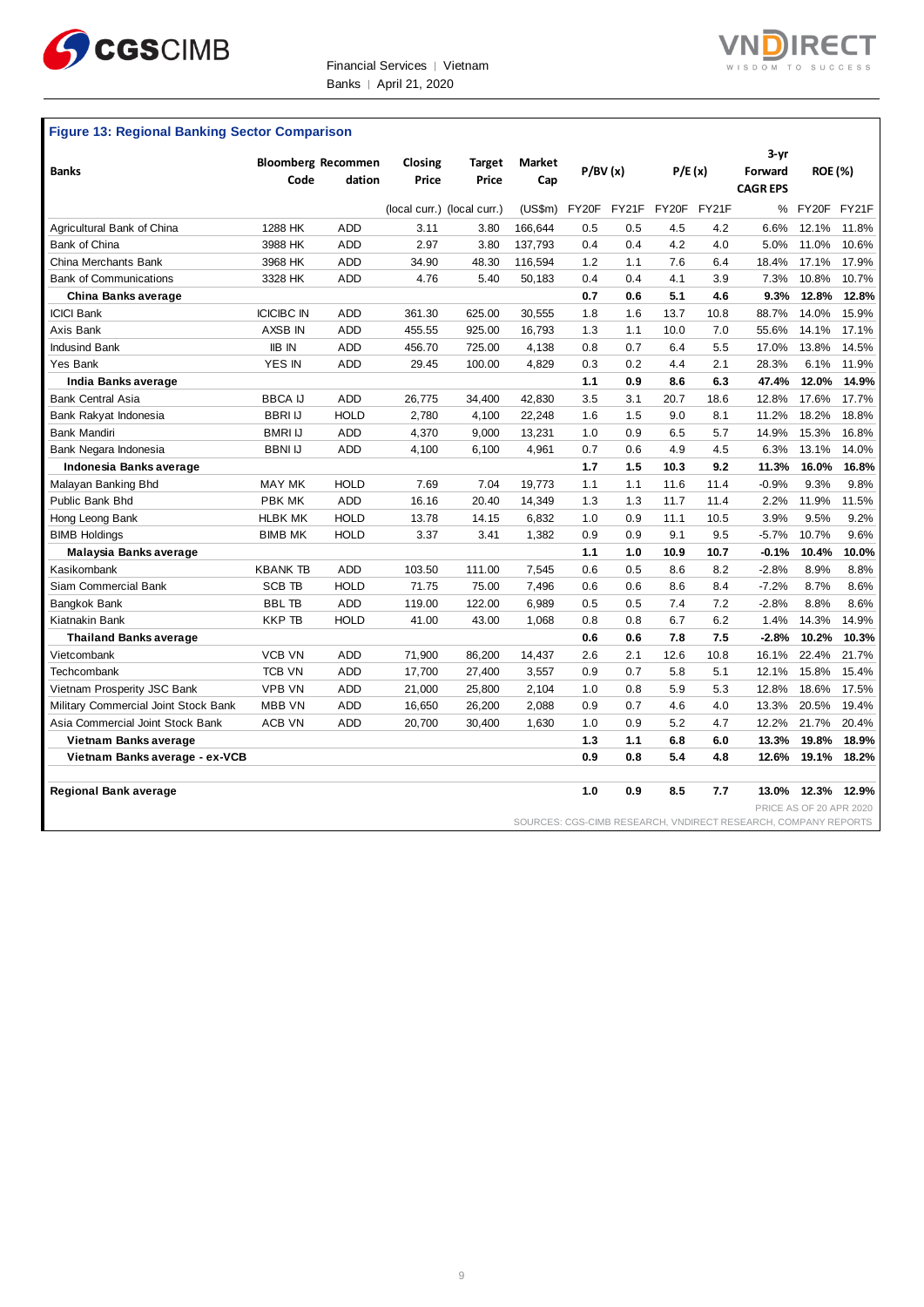



## **Key financial ratios of banks under our coverage**

| Figure 14: Loan growth |             |             |                                             |              |              | <b>Figure 15: Deposit growth</b> |                                             |       |              |
|------------------------|-------------|-------------|---------------------------------------------|--------------|--------------|----------------------------------|---------------------------------------------|-------|--------------|
| <b>Banks</b>           | <b>FY18</b> | <b>FY19</b> | FY20F                                       | <b>FY21F</b> | <b>Banks</b> | <b>FY18</b>                      | <b>FY19</b>                                 | FY20F | <b>FY21F</b> |
| <b>VCB</b>             | 16.3%       | 16.3%       | 13.0%                                       | 14.0%        | VCB          | 13.2%                            | 15.8%                                       | 12.0% | 13.0%        |
| <b>MBB</b>             | 16.6%       | 16.6%       | 13.0%                                       | 14.0%        | <b>MBB</b>   | 9.0%                             | 13.6%                                       | 11.0% | 13.0%        |
| <b>ACB</b>             | 16.1%       | 16.6%       | 12.0%                                       | 14.0%        | ACB          | 11.9%                            | 14.1%                                       | 13.0% | 14.0%        |
| TCB                    | $-0.6%$     | 44.3%       | 12.1%                                       | 15.3%        | <b>TCB</b>   | 17.8%                            | 14.8%                                       | 11.0% | 14.0%        |
| <b>VPB</b>             | 21.5%       | 15.9%       | 12.0%                                       | 15.5%        | <b>VPB</b>   | 27.9%                            | 25.2%                                       | 15.8% | 17.8%        |
|                        |             |             | SOURCES: VNDIRECT RESEARCH, COMPANY REPORTS |              |              |                                  | SOURCES: VNDIRECT RESEARCH, COMPANY REPORTS |       |              |

|              | Figure 16: Non-performing Ioan (NPL) ratio |             |                                             |                    |              | Figure 17: Loan-loss-reserves (LLR) |             |                                             |              |
|--------------|--------------------------------------------|-------------|---------------------------------------------|--------------------|--------------|-------------------------------------|-------------|---------------------------------------------|--------------|
| <b>Banks</b> | <b>FY18</b>                                | <b>FY19</b> | FY20F                                       | FY <sub>21</sub> F | <b>Banks</b> | <b>FY18</b>                         | <b>FY19</b> | FY20F                                       | <b>FY21F</b> |
| <b>VCB</b>   | 1.0%                                       | 0.8%        | 1.0%                                        | $1.2\%$            | <b>VCB</b>   | 165%                                | 182%        | 157%                                        | 139%         |
| <b>MBB</b>   | 1.3%                                       | 1.2%        | $1.2\%$                                     | 1.6%               | <b>MBB</b>   | 112%                                | 110%        | 98%                                         | 81%          |
| <b>ACB</b>   | 0.7%                                       | 0.5%        | 0.6%                                        | 0.6%               | ACB          | 152%                                | 175%        | 155%                                        | 150%         |
| <b>TCB</b>   | 1.8%                                       | 1.3%        | 1.6%                                        | 2.1%               | TCB          | 85%                                 | 95%         | 83%                                         | 73%          |
| <b>VPB</b>   | 3.5%                                       | 3.4%        | 3.7%                                        | 3.7%               | <b>VPB</b>   | 46%                                 | 46%         | 42%                                         | 35%          |
|              |                                            |             | SOURCES: VNDIRECT RESEARCH, COMPANY REPORTS |                    |              |                                     |             | SOURCES: VNDIRECT RESEARCH, COMPANY REPORTS |              |

| <b>Figure 18: Credit cost</b> |             |             |                                             |              | Figure 19: Loan-to-deposit ratio (LDR) |             |             |                                             |              |
|-------------------------------|-------------|-------------|---------------------------------------------|--------------|----------------------------------------|-------------|-------------|---------------------------------------------|--------------|
| <b>Banks</b>                  | <b>FY18</b> | <b>FY19</b> | FY20F                                       | <b>FY21F</b> | <b>Banks</b>                           | <b>FY18</b> | <b>FY19</b> | FY20F                                       | <b>FY21F</b> |
| VCB                           | 1.3%        | 1.0%        | 1.1%                                        | $1.2\%$      | VCB                                    | 71.5%       | 73.4%       | 74.7%                                       | 76.0%        |
| <b>MBB</b>                    | 1.5%        | 2.1%        | 2.1%                                        | 2.2%         | <b>MBB</b>                             | 73.7%       | 74.2%       | 76.0%                                       | 77.3%        |
| <b>ACB</b>                    | 0.4%        | 0.1%        | 0.3%                                        | $0.3\%$      | ACB                                    | 77.6%       | 77.7%       | 77.4%                                       | 78.3%        |
| TCB                           | $1.2\%$     | 0.5%        | 0.6%                                        | $0.9\%$      | ТСВ                                    | 64.5%       | 75.3%       | 76.6%                                       | 78.1%        |
| <b>VPB</b>                    | 5.6%        | 5.7%        | 5.8%                                        | 6.3%         | <b>VPB</b>                             | 80.0%       | 79.7%       | 80.0%                                       | 79.9%        |
|                               |             |             | SOURCES: VNDIRECT RESEARCH, COMPANY REPORTS |              |                                        |             |             | SOURCES: VNDIRECT RESEARCH, COMPANY REPORTS |              |

|              | Figure 20: Cost-to-income ratio (CIR) |                                             |       |              |              | Figure 21: Capital adequacy ratio (CAR) |                                             |       |       |
|--------------|---------------------------------------|---------------------------------------------|-------|--------------|--------------|-----------------------------------------|---------------------------------------------|-------|-------|
| <b>Banks</b> | <b>FY18</b>                           | <b>FY19</b>                                 | FY20F | <b>FY21F</b> | <b>Banks</b> | <b>FY18</b>                             | <b>FY19</b>                                 | FY20F | FY21F |
| <b>VCB</b>   | 34.7%                                 | 34.6%                                       | 36.0% | 36.0%        | <b>VCB</b>   | 12.1%                                   | 9.6%                                        | 9.8%  | 10.3% |
| <b>MBB</b>   | 44.7%                                 | 39.4%                                       | 41.0% | 41.0%        | <b>MBB</b>   | 10.9%                                   | 10.1%                                       | 10.8% | 10.9% |
| <b>ACB</b>   | 47.8%                                 | 51.6%                                       | 49.0% | 48.0%        | ACB          | 12.8%                                   | 10.9%                                       | 11.7% | 11.9% |
| <b>TCB</b>   | 31.8%                                 | 34.7%                                       | 34.0% | 34.0%        | TCB          | 14.3%                                   | 15.5%                                       | 15.2% | 15.4% |
| <b>VPB</b>   | 34.2%                                 | 33.9%                                       | 34.0% | 34.0%        | VPB          | 11.9%                                   | 11.1%                                       | 11.3% | 11.7% |
|              |                                       | SOURCES: VNDIRECT RESEARCH, COMPANY REPORTS |       |              |              |                                         | SOURCES: VNDIRECT RESEARCH, COMPANY REPORTS |       |       |

| Figure 22: ROA |             |             |                                             |       | Figure 23: ROE |             |             |                                             |       |  |
|----------------|-------------|-------------|---------------------------------------------|-------|----------------|-------------|-------------|---------------------------------------------|-------|--|
| <b>Banks</b>   | <b>FY18</b> | <b>FY19</b> | FY20F                                       | FY21F | <b>Banks</b>   | <b>FY18</b> | <b>FY19</b> | FY20F                                       | FY21F |  |
| <b>VCB</b>     | 1.1%        | 1.3%        | $1.3\%$                                     | 1.4%  | VCB            | 20.9%       | 20.6%       | 18.4%                                       | 17.9% |  |
| <b>MBB</b>     | 1.7%        | 1.9%        | 1.9%                                        | l.9%  | MBB            | 19.0%       | 20.8%       | 19.3%                                       | 18.3% |  |
| <b>ACB</b>     | 1.6%        | 1.7%        | 1.6%                                        | l.6%  | ACB            | 27.2%       | 24.2%       | 21.7%                                       | 20.4% |  |
| <b>TCB</b>     | 2.9%        | 2.8%        | 2.6%                                        | 2.7%  | TCB            | 21.4%       | 17.7%       | 15.8%                                       | 15.4% |  |
| <b>VPB</b>     | 2.4%        | 2.4%        | 2.2%                                        | 2.1%  | <b>VPB</b>     | 22.8%       | 21.5%       | 18.6%                                       | 17.5% |  |
|                |             |             | SOURCES: VNDIRECT RESEARCH, COMPANY REPORTS |       |                |             |             | SOURCES: VNDIRECT RESEARCH, COMPANY REPORTS |       |  |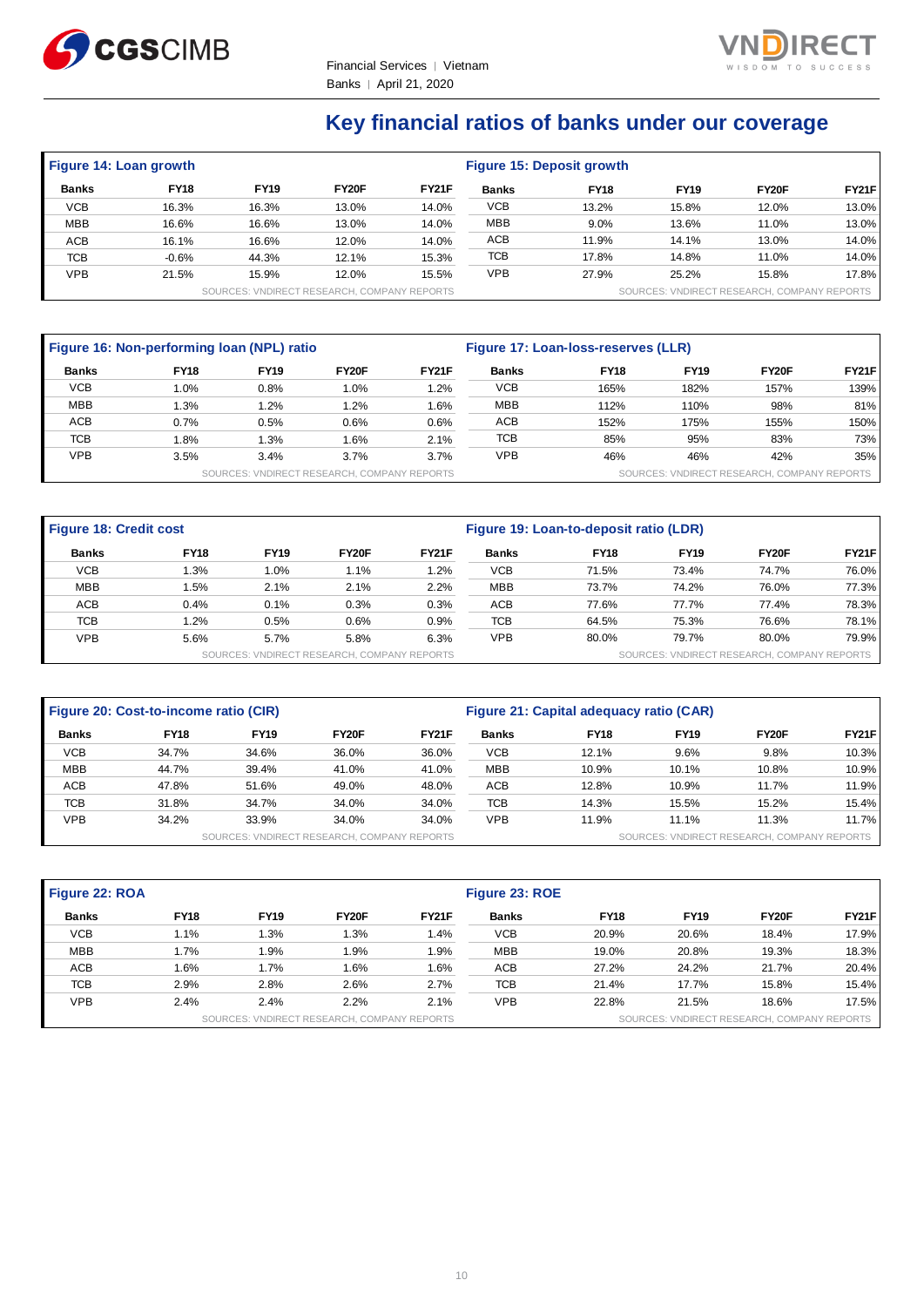



#### **DISCLAIMER**

The content of this report (including the views and opinions expressed therein, and the information comprised therein) has been prepared by and belongs to VNDIRECT Securities Corporation, and is distributed by CGS-CIMB, pursuant to an arrangement between VNDIRECT Securities Corporation and CGS-CIMB. VNDIRECT Securities Corporation is not an affiliate of CGS-CIMB.

This report is not directed to, or intended for distribution to or use by, any person or entity who is a citizen or resident of or located in any locality, state, country or other jurisdiction where such distribution, publication, availability or use would be contrary to law or regulation.

By accepting this report, the recipient hereof represents and warrants that he is entitled to receive such report in accordance with the restrictions set forth below and agrees to be bound by the limitations contained herein (including the "Restrictions on Distributions" set out below). Any failure to comply with these limitations may constitute a violation of law. This publication is being supplied to you strictly on the basis that it will remain confidential. No part of this report may be (i) copied, photocopied, duplicated, stored or reproduced in any form by any means or (ii) redistributed or passed on, directly or indirectly, to any other person in whole or in part, for any purpose without the prior written consent of CGS-CIMB.

The information contained in this research report is prepared from data believed to be correct and reliable at the time of issue of this report.

VNDIRECT Securities Corporation may or may not issue regular reports on the subject matter of this report at any frequency and may cease to do so or change the periodicity of reports at any time. Neither VNDIRECT Securities Corporation nor CGS-CIMB is under any obligation to update this report in the event of a material change to the information contained in this report. Neither VNDIRECT Securities Corporation nor CGS-CIMB has any and will accept any, obligation to (i) check or ensure that the contents of this report remain current, reliable or relevant, (ii) ensure that the content of this report constitutes all the information a prospective investor may require, (iii) ensure the adequacy, accuracy, completeness, reliability or fairness of any views, opinions and information, and accordingly, VNDIRECT Securities Corporation, CGS-CIMB and their respective affiliates and related persons including China Galaxy International Financial Holdings Limited ("CGIFHL") and CIMB Group Sdn. Bhd. ("CIMBG") and their respective related corporations (and their respective directors, associates, connected persons and/or employees) shall not be liable in any manner whatsoever for any consequences (including but not limited to any direct, indirect or consequential losses, loss of profits and damages) of any reliance thereon or usage thereof. In particular, VNDIRECT Securities Corporation and CGS-CIMB disclaim all responsibility and liability for the views and opinions set out in this report.

Unless otherwise specified, this report is based upon reasonable sources. Such sources will, unless otherwise specified, for market data, be market data and prices available from the main stock exchange or market where the relevant security is listed, or, where appropriate, any other market. Information on the accounts and business of company(ies) will generally be based on published statements of the company(ies), information disseminated by regulatory information services, other publicly available information and information resulting from our research. Whilst every effort is made to ensure that statements of facts made in this report are accurate, all estimates, projections, forecasts, expressions of opinion and other subjective judgments contained in this report are based on assumptions considered to be reasonable as of the date of the document in which they are contained and must not be construed as a representation that the matters referred to therein will occur. Past performance is not a reliable indicator of future performance. The value of investments may go down as well as up and those investing may, depending on the investments in question, lose more than the initial investment. No report shall constitute an offer or an invitation by or on behalf of CGS-CIMB or VNDIRECT Securities Corporation, or their respective affiliates (including CGIFHL, CIMBG and their respective related corporations) to any person to buy or sell any investments.

CGS-CIMB and/or VNDIRECT Securities Corporation and/or their respective affiliates and related corporations (including CGIFHL, CIMBG and their respective related corporations), their respective directors, associates, connected parties and/or employees may own or have positions in securities of the company(ies) covered in this research report or any securities related thereto and may from time to time add to or dispose of, or may be materially interested in, any such securities. Further, CGS-CIMB and/or VNDIRECT Securities Corporation, and/or their respective affiliates and their respective related corporations (including CGIFHL, CIMBG and their respective related corporations) do and seek to do business with the company(ies) covered in this research report and may from time to time act as market maker or have assumed an underwriting commitment in securities of such company(ies), may sell them to or buy them from customers on a principal basis and may also perform or seek to perform significant investment banking, advisory, underwriting or placement services for or relating to such company(ies) as well as solicit such investment, advisory or other services from any entity mentioned in this report.

CGS-CIMB and/or VNDIRECT Securities Corporation and/or their respective affiliates (including CGIFHL, CIMBG and their respective related corporations) may enter into an agreement with the company(ies) covered in this report relating to the production of research reports. CGS-CIMB and/or VNDIRECT Securities Corporation may disclose the contents of this report to the company(ies) covered by it and may have amended the contents of this report following such disclosure.

The analyst responsible for the production of this report hereby certifies that the views expressed herein accurately and exclusively reflect his or her personal views and opinions about any and all of the issuers or securities analysed in this report and were prepared independently and autonomously. No part of the compensation of the analyst(s) was, is, or will be directly or indirectly related to the inclusion of specific recommendations(s) or view(s) in this report. The analyst(s) who prepared this research report is prohibited from receiving any compensation, incentive or bonus based on specific investment banking transactions or for providing a specific recommendation for, or view of, a particular company. Information barriers and other arrangements may be established where necessary to prevent conflicts of interests arising. However, the analyst(s) may receive compensation that is based on his/their coverage of company(ies) in the performance of his/their duties or the performance of his/their recommendations and the research personnel involved in the preparation of this report may also participate in the solicitation of the businesses as described above. In reviewing this research report, an investor should be aware that any or all of the foregoing, among other things, may give rise to real or potential conflicts of interest. Additional information is, subject to the duties of confidentiality, available on request.

The term "VNDIRECT Securities Corporation" shall, unless the context otherwise requires, mean VNDIRECT Securities Corporation and its affiliates, subsidiaries and related companies. The term "CGS-CIMB" shall denote, where appropriate, the relevant entity distributing or disseminating the report in the particular jurisdiction referenced below, or, in every other case except as otherwise stated herein, CGS-CIMB Securities International Pte. Ltd. and its affiliates, subsidiaries and related corporations.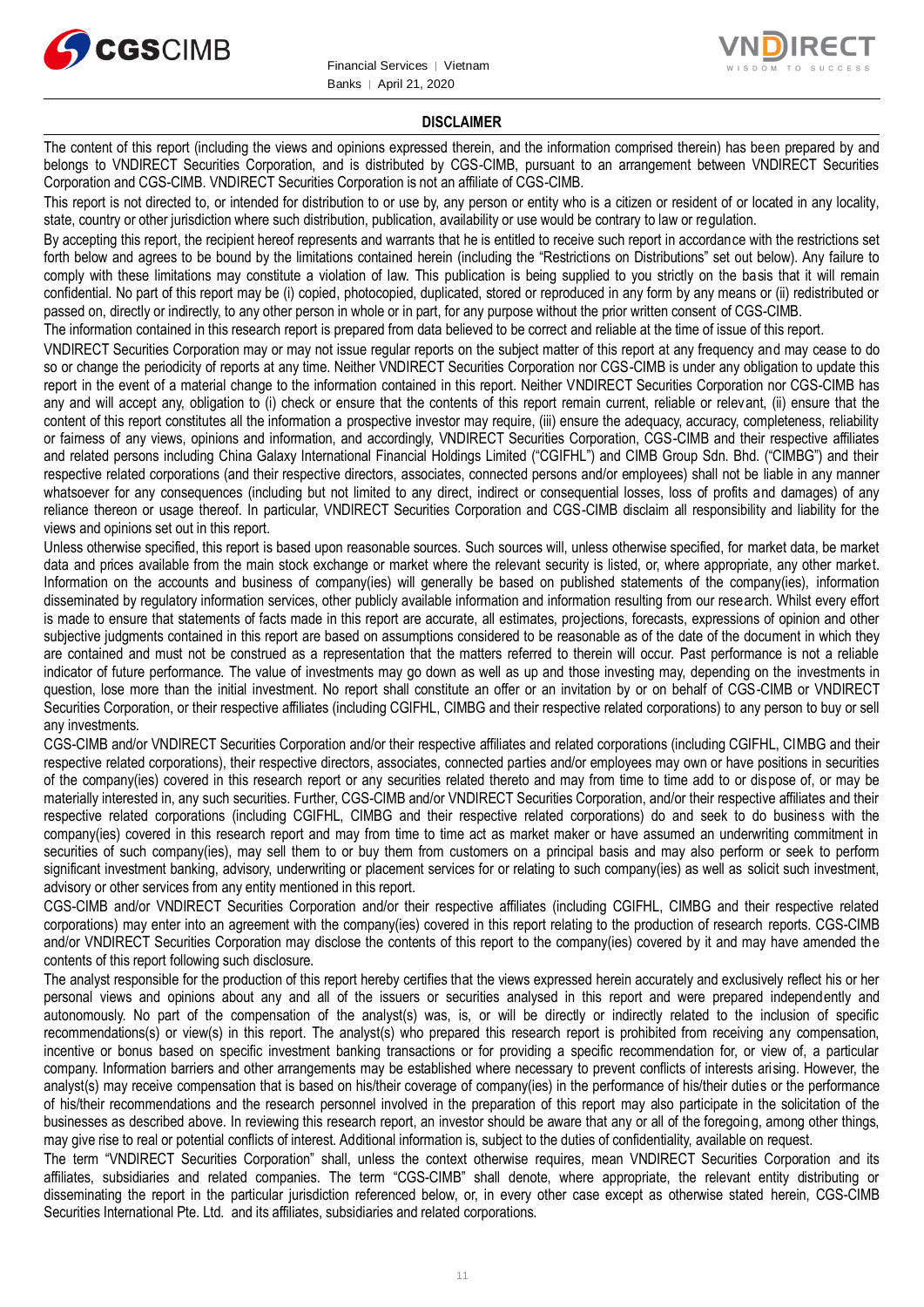



### **CGS-CIMB**

| Country     | <b>CGS-CIMB Entity</b>                                                            | <b>Regulated by</b>                                             |
|-------------|-----------------------------------------------------------------------------------|-----------------------------------------------------------------|
| Hong Kong   | CGS-CIMB Securities (Hong Kong) Limited                                           | Securities and Futures Commission Hong Kong                     |
| India       | CGS-CIMB Securities (India) Private Limited                                       | Securities and Exchange Board of India (SEBI)                   |
| Indonesia   | PT CGS-CIMB Sekuritas Indonesia                                                   | Financial Services Authority of Indonesia                       |
| Malaysia    | CGS-CIMB Securities Sdn. Bhd. (formerly known<br>as Jupiter Securities Sdn. Bhd.) | Securities Commission Malaysia                                  |
| Singapore   | CGS-CIMB Research Pte. Ltd.                                                       | Monetary Authority of Singapore                                 |
| South Korea | CGS-CIMB Securities (Hong Kong) Limited,<br>Korea Branch                          | Financial Services Commission and Financial Supervisory Service |
| Thailand    | CGS-CIMB Securities (Thailand) Co. Ltd.                                           | Securities and Exchange Commission Thailand                     |

(i) As of March 31, 2020 VNDIRECT Securities Corporation has a proprietary position in the securities (which may include but not limited to shares, warrants, call warrants and/or any other derivatives) in the following company or companies covered or recommended in this report:

(a) -

(ii) As of April 21, 2020, the analyst(s) who prepared this report, and the associate(s), has / have an interest in the securities (which may include but not limited to shares, warrants, call warrants and/or any other derivatives) in the following company or companies covered or recommended in this report:

(a) -

This report does not purport to contain all the information that a prospective investor may require. CGS-CIMB, VNDIRECT Securities Corporation and their respective affiliates (including CGIFHL, CIMBG and their related corporations) do not make any guarantee, representation or warranty, express or implied, as to the adequacy, accuracy, completeness, reliability or fairness of any such information and opinion contained in this report. None of CGS-CIMB and VNDIRECT Securities Corporation and their respective affiliates and related persons (including CGIFHL, CIMBG and their related corporations) shall be liable in any manner whatsoever for any consequences (including but not limited to any direct, indirect or consequential losses, loss of profits and damages) of any reliance thereon or usage thereof.

This report is general in nature and has been prepared for information purposes only. It is intended for circulation amongst CGS-CIMB's and its affiliates' (including CGIFHL's, CIMBG's and their respective related corporations') clients generally and does not have regard to the specific investment objectives, financial situation and the particular needs of any specific person who may receive this report. The information and opinions in this report are not and should not be construed or considered as an offer, recommendation or solicitation to buy or sell the subject securities, related investments or other financial instruments or any derivative instrument, or any rights pertaining thereto.

Investors are advised to make their own independent evaluation of the information contained in this research report, consider their own individual investment objectives, financial situation and particular needs and consult their own professional and financial advisers as to the legal, business, financial, tax and other aspects before participating in any transaction in respect of the securities of company(ies) covered in this research report. The securities of such company(ies) may not be eligible for sale in all jurisdictions or to all categories of investors.

## Restrictions on Distributions

**Australia:** Despite anything in this report to the contrary, this research is issued by VNDIRECT Securities Corporation and provided in Australia by CGS-CIMB Securities (Singapore) Pte. Ltd. and CGS-CIMB Securities (Hong Kong) Limited. This research is only available in Australia to persons who are "wholesale clients" (within the meaning of the Corporations Act 2001 (Cth) and is supplied solely for the use of such wholesale clients and shall not be distributed or passed on to any other person. You represent and warrant that if you are in Australia, you are a "wholesale client". This research is of a general nature only and has been prepared without taking into account the objectives, financial situation or needs of the individual recipient. CGS-CIMB Securities (Singapore) Pte. Ltd. and CGS-CIMB Securities (Hong Kong) Limited do not hold, and are not required to hold an Australian financial services license. CGS-CIMB Securities (Singapore) Pte. Ltd. and CGS-CIMB Securities (Hong Kong) Limited rely on "passporting" exemptions for entities appropriately licensed by the Monetary Authority of Singapore (under ASIC Class Order 03/1102) and the Securities and Futures Commission in Hong Kong (under ASIC Class Order 03/1103).

**Canada:** This research report has not been prepared in accordance with the disclosure requirements of Dealer Member Rule 3400 – Research Restrictions and Disclosure Requirements of the Investment Industry Regulatory Organization of Canada. For any research report distributed by CIBC, further disclosures related to CIBC conflicts of interest can be found at https://researchcentral.cibcwm.com.

**China:** For the purpose of this report, the People's Republic of China ("PRC") does not include the Hong Kong Special Administrative Region, the Macau Special Administrative Region or Taiwan. The distributor of this report has not been approved or licensed by the China Securities Regulatory Commission or any other relevant regulatory authority or governmental agency in the PRC. This report contains only marketing information. The distribution of this report is not an offer to buy or sell to any person within or outside PRC or a solicitation to any person within or outside of PRC to buy or sell any instruments described herein. This report is being issued outside the PRC to a limited number of institutional investors and may not be provided to any person other than the original recipient and may not be reproduced or used for any other purpose.

**France:** Only qualified investors within the meaning of French law shall have access to this report. This report shall not be considered as an offer to subscribe to, or used in connection with, any offer for subscription or sale or marketing or direct or indirect distribution of financial instruments and it is not intended as a solicitation for the purchase of any financial instrument.

**Germany:** This report is only directed at persons who are professional investors as defined in sec 31a(2) of the German Securities Trading Act (WpHG). This publication constitutes research of a non-binding nature on the market situation and the investment instruments cited here at the time of the publication of the information.

The current prices/yields in this issue are based upon closing prices from Bloomberg as of the day preceding publication. Please note that neither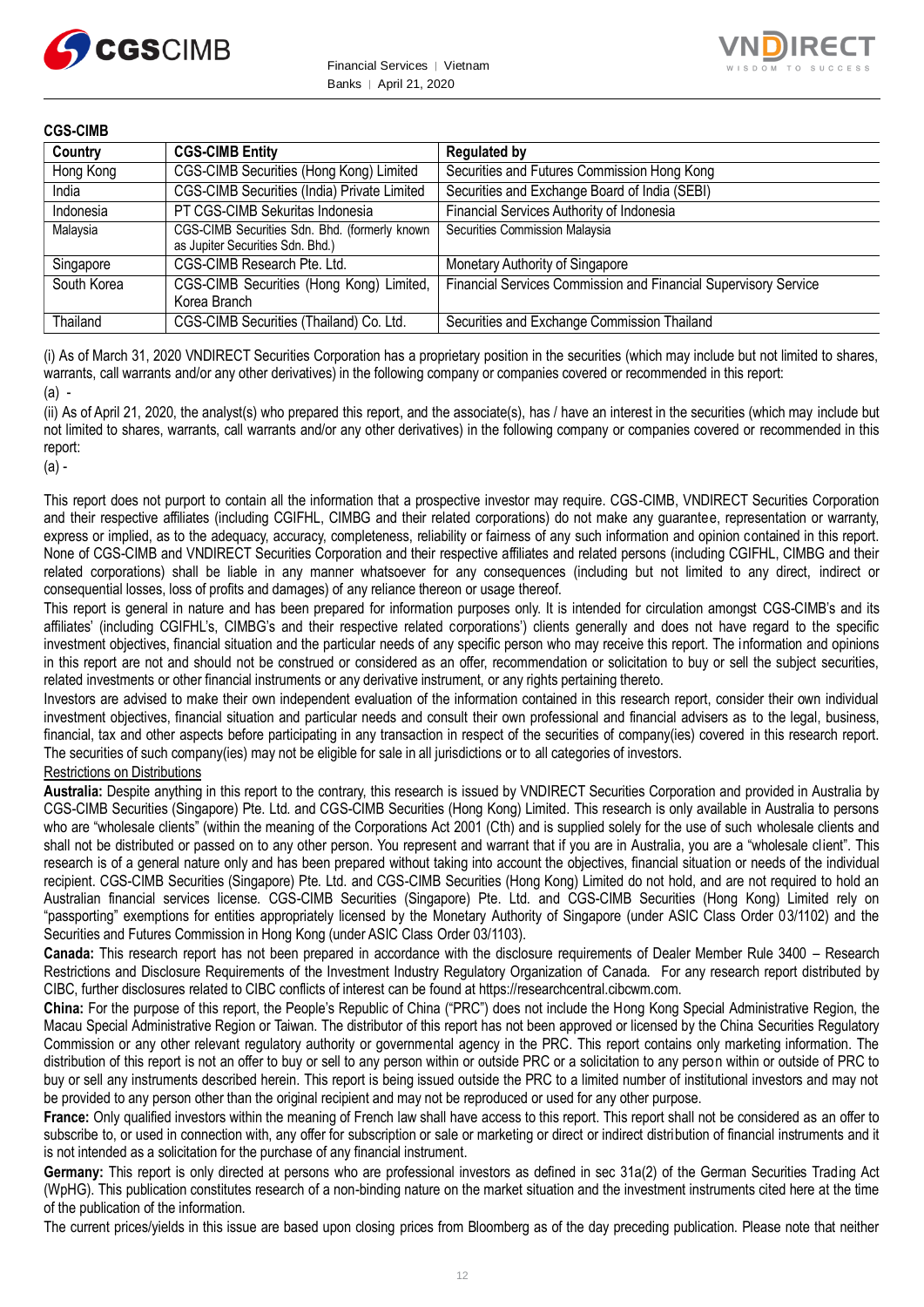



the German Federal Financial Supervisory Agency (BaFin), nor any other supervisory authority exercises any control over the content of this report. **Hong Kong:** This report is issued by VNDIRECT Securities Corporation and distributed in Hong Kong by CGS-CIMB Securities (Hong Kong) Limited ("CHK") which is licensed in Hong Kong by the Securities and Futures Commission for Type 1 (dealing in securities), Type 4 (advising on securities) and Type 6 (advising on corporate finance) activities. Any investors wishing to purchase or otherwise deal in the securities covered in this report should contact the Head of Sales at CGS-CIMB Securities (Hong Kong) Limited. The views and opinions in this research report are of VNDIRECT Securities Corporation as of the date hereof and are subject to change. If the Financial Services and Markets Act of the United Kingdom or the rules of the Financial Conduct Authority apply to a recipient, our obligations owed to such recipient therein are unaffected. CHK has no obligation to update the opinion or the information in this research report.

CHK does not make a market on other securities mentioned in the report.

### **India:**

This report is issued by VNDIRECT Securities Corporation and distributed in India by CGS-CIMB Securities (India) Private Limited ("CGS-CIMB India"). CGS-CIMB India is a subsidiary of CGS-CIMB Securities International Pte. Ltd. which in turn is a 50:50 joint venture company of CGIFHL and CIMBG. The details of the members of the group of companies of CGS-CIMB can be found at www.cgs-cimb.com, CGIFHL at www.chinastock.com.hk/en/ACG/ContactUs/index.aspx and CIMBG at www.cimb.com/en/who-we-are.html. CGS-CIMB India is registered with the National Stock Exchange of India Limited and BSE Limited as a trading and clearing member (Merchant Banking Number: INM000012037) under the Securities and Exchange Board of India (Stock Brokers and Sub-Brokers) Regulations, 1992. In accordance with the provisions of Regulation 4(g) of the Securities and Exchange Board of India (Investment Advisers) Regulations, 2013, CGS-CIMB India is not required to seek registration with the Securities and Exchange Board of India ("SEBI") as an Investment Adviser. CGS-CIMB India is registered with SEBI (SEBI Registration Number: INZ000157134) as a Research Analyst (INH000000669) pursuant to the SEBI (Research Analysts) Regulations, 2014 ("Regulations").

This report does not take into account the particular investment objectives, financial situations, or needs of the recipients. It is not intended for and does not deal with prohibitions on investment due to law/jurisdiction issues etc. which may exist for certain persons/entities. Recipients should rely on their own investigations and take their own professional advice before investment.

The report is not a "prospectus" as defined under Indian Law, including the Companies Act, 2013, and is not, and shall not be, approved by, or filed or registered with, any Indian regulator, including any Registrar of Companies in India, SEBI, any Indian stock exchange, or the Reserve Bank of India. No offer, or invitation to offer, or solicitation of subscription with respect to any such securities listed or proposed to be listed in India is being made, or intended to be made, to the public, or to any member or section of the public in India, through or pursuant to this report.

The research analysts, strategists or economists principally responsible for the preparation of this research report are segregated from the other activities of CGS-CIMB India and they have received compensation based upon various factors, including quality, accuracy and value of research, firm profitability or revenues, client feedback and competitive factors. Research analysts', strategists' or economists' compensation is not linked to investment banking or capital markets transactions performed or proposed to be performed by CGS-CIMB India or its affiliates.

CGS-CIMB India does not have actual / beneficial ownership of 1% or more securities of the subject company in this research report, at the end of the month immediately preceding the date of publication of this research report. However, since affiliates of CGS-CIMB India are engaged in the financial services business, they might have in their normal course of business financial interests or actual / beneficial ownership of one per cent or more in various companies including the subject company in this research report.

CGS-CIMB India or its associates, may: (a) from time to time, have long or short position in, and buy or sell the securities of the subject company in this research report; or (b) be engaged in any other transaction involving such securities and earn brokerage or other compensation or act as a market maker in the financial instruments of the subject company in this research report or act as an advisor or lender/borrower to such company or may have any other potential conflict of interests with respect to any recommendation and other related information and opinions.

CGS-CIMB India, its associates and the analyst engaged in preparation of this research report have not received any compensation for investment banking, merchant banking or brokerage services from the subject company mentioned in the research report in the past 12 months.

CGS-CIMB India, its associates and the analyst engaged in preparation of this research report have not managed or co-managed public offering of securities for the subject company mentioned in the research report in the past 12 months. The analyst from CGS-CIMB India engaged in preparation of this research report or his/her relative (a) do not have any financial interests in the subject company mentioned in this research report; (b) do not own 1% or more of the equity securities of the subject company mentioned in the research report as of the last day of the month preceding the publication of the research report; (c) do not have any material conflict of interest at the time of publication of the research report.

**Indonesia:** This report is issued by VNDIRECT Securities Corporation and distributed by PT CGS-CIMB Sekuritas Indonesia ("CGS-CIMB Indonesia"). The views and opinions in this research report are not our own but of VNDIRECT Securities Corporation as of the date hereof and are subject to change. CGS-CIMB Indonesia has no obligation to update the opinion or the information in this research report. This report is for private circulation only to clients of CGS-CIMB Indonesia. Neither this report nor any copy hereof may be distributed in Indonesia or to any Indonesian citizens wherever they are domiciled or to Indonesian residents except in compliance with applicable Indonesian capital market laws and regulations.

This research report is not an offer of securities in Indonesia. The securities referred to in this research report have not been registered with the Financial Services Authority (Otoritas Jasa Keuangan) pursuant to relevant capital market laws and regulations, and may not be offered or sold within the territory of the Republic of Indonesia or to Indonesian citizens through a public offering or in circumstances which constitute an offer within the meaning of the Indonesian capital market law and regulations.

**Ireland:** CGS-CIMB is not an investment firm authorised in the Republic of Ireland and no part of this document should be construed as CGS-CIMB acting as, or otherwise claiming or representing to be, an investment firm authorised in the Republic of Ireland.

**Malaysia:** This report is issued by VNDIRECT Securities Corporation and distributed in Malaysia by CGS-CIMB Securities Sdn. Bhd. (formerly known as Jupiter Securities Sdn. Bhd.) ("CGS-CIMB Malaysia") solely for the benefit of and for the exclusive use of our clients. Recipients of this report are to contact CGS-CIMB Malaysia, at 29th Floor Menara CIMB No. 1 Jalan Stesen Sentral 2, Kuala Lumpur Sentral 50470 Kuala Lumpur, Malaysia, in respect of any matters arising from or in connection with this report. CGS-CIMB Malaysia has no obligation to update, revise or reaffirm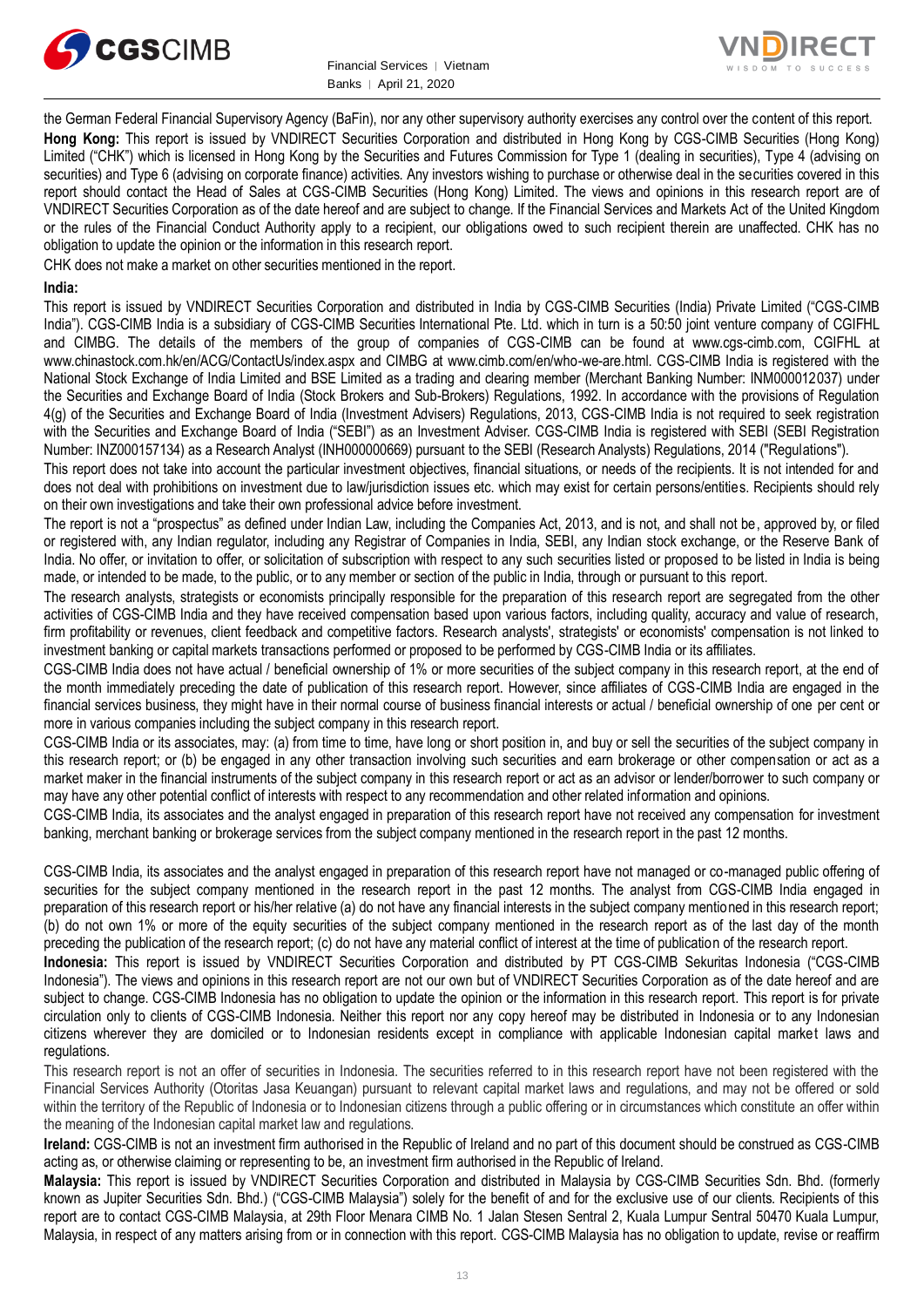



the opinion or the information in this research report after the date of this report.

**New Zealand:** In New Zealand, this report is for distribution only to persons who are wholesale clients pursuant to section 5C of the Financial Advisers Act 2008.

**Singapore:** This report is issued by VNDIRECT Securities Corporation and distributed by CGS-CIMB Research Pte Ltd ("CGS-CIMBR"). CGS-CIMBR is a financial adviser licensed under the Financial Advisers Act, Cap 110 ("FAA") for advising on investment products, by issuing or promulgating research analyses or research reports, whether in electronic, print or other form. Accordingly CGS-CIMBR is a subject to the applicable rules under the FAA unless it is able to avail itself to any prescribed exemptions.

Recipients of this report are to contact CGS-CIMB Research Pte Ltd, 50 Raffles Place, #16-02 Singapore Land Tower, Singapore in respect of any matters arising from, or in connection with this report. CGS-CIMBR has no obligation to update the opinion or the information in this research report. This publication is strictly confidential and is for private circulation only. If you have not been sent this report by CGS-CIMBR directly, you may not rely, use or disclose to anyone else this report or its contents.

If the recipient of this research report is not an accredited investor, expert investor or institutional investor, CGS-CIMBR accepts legal responsibility for the contents of the report without any disclaimer limiting or otherwise curtailing such legal responsibility. If the recipient is an accredited investor, expert investor or institutional investor, the recipient is deemed to acknowledge that CGS-CIMBR is exempt from certain requirements under the FAA and its attendant regulations, and as such, is exempt from complying with the following :

(a) Section 25 of the FAA (obligation to disclose product information);

(b) Section 27 (duty not to make recommendation with respect to any investment product without having a reasonable basis where you may be reasonably expected to rely on the recommendation) of the FAA;

(c) MAS Notice on Information to Clients and Product Information Disclosure [Notice No. FAA-N03];

(d) MAS Notice on Recommendation on Investment Products [Notice No. FAA-N16];

(e) Section 36 (obligation on disclosure of interest in securities), and

(f) any other laws, regulations, notices, directive, guidelines, circulars and practice notes which are relates to the above, to the extent permitted by applicable laws, as may be amended from time to time, and any other laws, regulations, notices, directive, guidelines, circulars, and practice notes as we may notify you from time to time. In addition, the recipient who is an accredited investor, expert investor or institutional investor acknowledges that a CGS-CIMBR is exempt from Section 27 of the FAA, the recipient will also not be able to file a civil claim against CGS-CIMBR for any loss or damage arising from the recipient's reliance on any recommendation made by CGS-CIMBR which would otherwise be a right that is available to the recipient under Section 27 of the FAA, the recipient will also not be able to file a civil claim against CGS-CIMBR for any loss or damage arising from the recipient's reliance on any recommendation made by CGS-CIMBR which would otherwise be a right that is available to the recipient under Section 27 of the FAA.

CGS-CIMBR, its affiliates and related corporations, their directors, associates, connected parties and/or employees may own or have positions in securities of the company(ies) covered in this research report or any securities related thereto and may from time to time add to or dispose of, or may be materially interested in, any such securities. Further, CGS-CIMBR, its affiliates and its related corporations do and seek to do business with the company(ies) covered in this research report and may from time to time act as market maker or have assumed an underwriting commitment in securities of such company(ies), may sell them to or buy them from customers on a principal basis and may also perform or seek to perform significant investment banking, advisory, underwriting or placement services for or relating to such company(ies) as well as solicit such investment, advisory or other services from any entity mentioned in this report.

As of April 21, 2020,, CGS-CIMBR does not have a proprietary position in the recommended securities in this report.

CGS-CIMBR does not make a market on the securities mentioned in the report.

**South Korea:** This report is issued by VNDIRECT Securities Corporation and distributed in South Korea by CGS-CIMB Securities (Hong Kong) Limited, Korea Branch ("CGS-CIMB Korea") which is licensed as a cash equity broker, and regulated by the Financial Services Commission and Financial Supervisory Service of Korea. In South Korea, this report is for distribution only to professional investors under Article 9(5) of the Financial Investment Services and Capital Market Act of Korea ("FSCMA").

**Spain:** This document is a research report and it is addressed to institutional investors only. The research report is of a general nature and not personalised and does not constitute investment advice so, as the case may be, the recipient must seek proper advice before adopting any investment decision. This document does not constitute a public offering of securities.

CGS-CIMB is not registered with the Spanish Comision Nacional del Mercado de Valores to provide investment services.

**Sweden:** This report contains only marketing information and has not been approved by the Swedish Financial Supervisory Authority. The distribution of this report is not an offer to sell to any person in Sweden or a solicitation to any person in Sweden to buy any instruments described herein and may not be forwarded to the public in Sweden.

**Switzerland:** This report has not been prepared in accordance with the recognized self-regulatory minimal standards for research reports of banks issued by the Swiss Bankers' Association (Directives on the Independence of Financial Research).

**Thailand:** This report is issued by VNDIRECT Securities Corporation and distributed by CGS-CIMB Securities (Thailand) Co. Ltd. ("CGS-CIMB Thailand") based upon sources believed to be reliable (but their accuracy, completeness or correctness is not guaranteed). The statements or expressions of opinion herein were arrived at after due and careful consideration for use as information for investment. Such opinions are subject to change without notice and CGS-CIMB Thailand has no obligation to update the opinion or the information in this research report.

CGS-CIMB Thailand may act or acts as Market Maker, and issuer and offerer of Derivative Warrants and Structured Note which may have the following securities as its underlying securities. Investors should carefully read and study the details of the derivative warrants in the prospectus before making investment decisions.

AAV, ADVANC, AEONTS, AMATA, AOT, AWC, BANPU, BBL, BCH, BCP, BCPG, BDMS, BEC, BEM, BGC, BGRIM, BH, BJC, BPP, BTS, CBG, CENTEL, CHG, CK, CKP, COM7, CPALL, CPF, CPN, DELTA, DTAC, EA, EGCO, EPG, ERW, ESSO, GFPT, GLOBAL, GPSC, GULF, GUNKUL, HANA, HMPRO, INTUCH, IRPC, IVL, JAS, JMT, KBANK, KCE, KKP, KTB, KTC, LH, MAJOR, MBK, MEGA, MINT, MTC, ORI, OSP, PLANB, PRM, PSH, PSL, PTG, PTT, PTTEP, PTTGC, QH, RATCH, RS, SAWAD, SCB, SCC, SGP, SPALI, SPRC, STA, STEC, STPI, SUPER, TASCO, TCAP,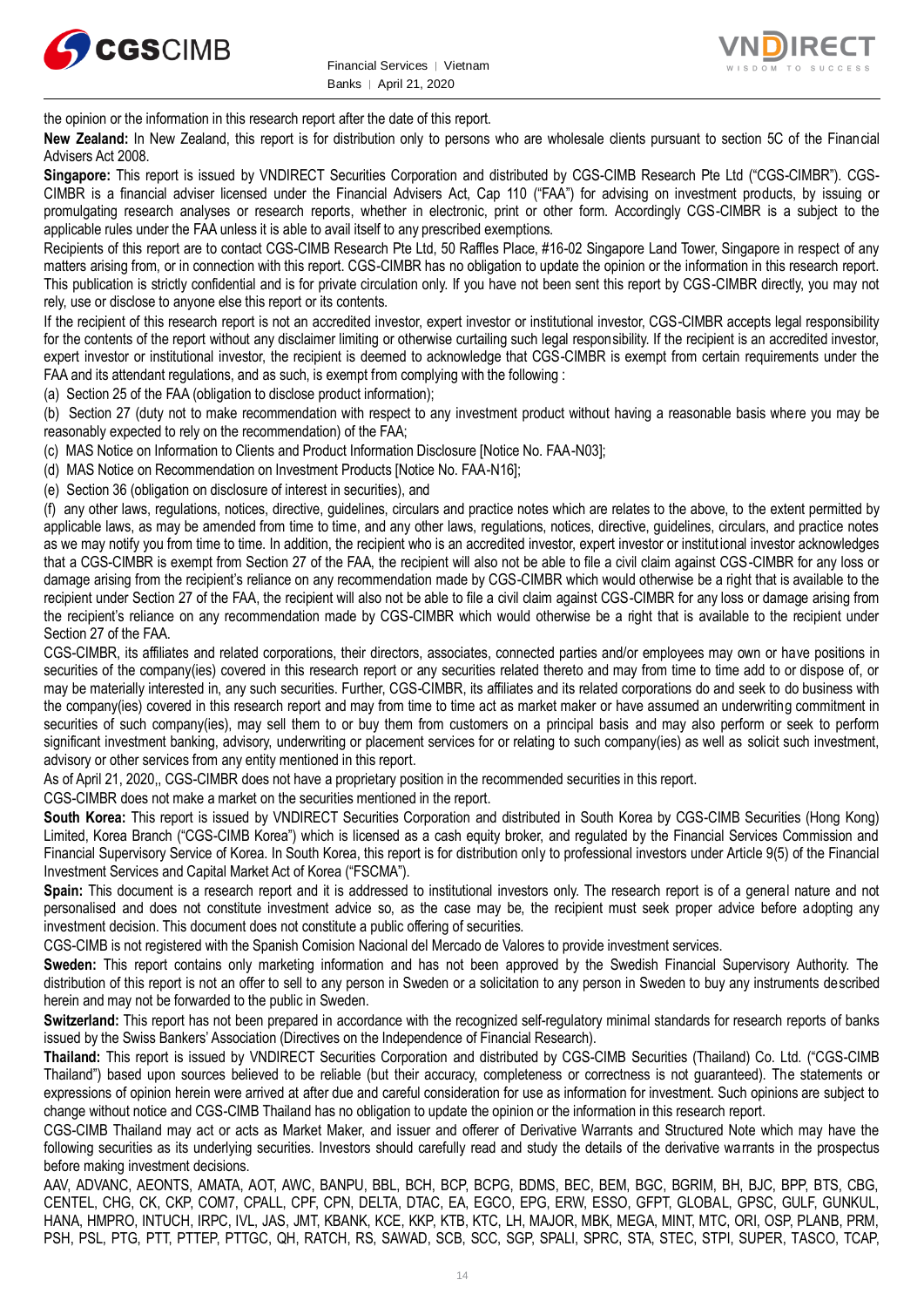



THAI, THANI, THG, TISCO, TKN, TMB, TOA, TOP, TPIPP, TQM, TRUE, TTW, TU, VGI, WHA, BEAUTY, JMART, LPN, SISB, WORK.

### **Corporate Governance Report:**

The disclosure of the survey result of the Thai Institute of Directors Association ("IOD") regarding corporate governance is made pursuant to the policy of the Office of the Securities and Exchange Commission. The survey of the IOD is based on the information of a company listed on the Stock Exchange of Thailand and the Market for Alternative Investment disclosed to the public and able to be accessed by a general public investor. The result, therefore, is from the perspective of a third party. It is not an evaluation of operation and is not based on inside information.

The survey result is as of the date appearing in the Corporate Governance Report of Thai Listed Companies. As a result, the survey result may be changed after that date. CGS-CIMB Thailand does not confirm nor certify the accuracy of such survey result.

| <b>Score</b><br>Range: | م م<br>ററ<br>JU<br>טע | .or<br>80<br>vũ | 70<br>$\overline{\phantom{a}}$<br>. . | $\overline{\phantom{a}}$<br>′U or<br><b>Below</b> | Result<br><b>VAV</b><br><b>NC</b><br>יוור. |
|------------------------|-----------------------|-----------------|---------------------------------------|---------------------------------------------------|--------------------------------------------|
| De:<br>ecription.      | Lyonllon'<br>LAUGHUIL | 000خ<br>Verv    | 000ئ                                  | N/A                                               |                                            |

**United Arab Emirates:** The distributor of this report has not been approved or licensed by the UAE Central Bank or any other relevant licensing authorities or governmental agencies in the United Arab Emirates. This report is strictly private and confidential and has not been reviewed by, deposited or registered with UAE Central Bank or any other licensing authority or governmental agencies in the United Arab Emirates. This report is being issued outside the United Arab Emirates to a limited number of institutional investors and must not be provided to any person other than the original recipient and may not be reproduced or used for any other purpose. Further, the information contained in this report is not intended to lead to the sale of investments under any subscription agreement or the conclusion of any other contract of whatsoever nature within the territory of the United Arab Emirates.

**United Kingdom and European Economic Area (EEA):** In the United Kingdom and European Economic Area, this material is also being distributed by CGS-CIMB Securities (UK) Limited ("CGS-CIMB UK"). CGS-CIMB UK is authorized and regulated by the Financial Conduct Authority and its registered office is at 27 Knightsbridge, London, SW1X7YB. The material distributed by CGS-CIMB UK has been prepared in accordance with CGS-CIMB's policies for managing conflicts of interest arising as a result of publication and distribution of this material. This material is for distribution only to, and is solely directed at, selected persons on the basis that those persons: (a) are eligible counterparties and professional clients of CGS-CIMB UK; (b) have professional experience in matters relating to investments falling within Article 19(5) of the Financial Services and Markets Act 2000 (Financial Promotion) Order 2005 (as amended, the "Order"), (c) fall within Article 49(2)(a) to (d) ("high net worth companies, unincorporated associations etc") of the Order; (d) are outside the United Kingdom subject to relevant regulation in each jurisdiction, material(all such persons together being referred to as "relevant persons"). This material is directed only at relevant persons and must not be acted on or relied on by persons who are not relevant persons. Any investment or investment activity to which this material relates is available only to relevant persons and will be engaged in only with relevant persons.

This material is categorised as non-independent for the purposes of CGS-CIMB UK and therefore does not provide an impartial or objective assessment of the subject matter and does not constitute independent research. Consequently, this material has not been prepared in accordance with legal requirements designed to promote the independence of research and will not be subject to any prohibition on dealing ahead of the dissemination of research. Therefore, this material is considered a marketing communication.

**United States:** This research report is issued by VNDIRECT Securities Corporation and distributed in the United States of America by CGS-CIMB Securities (USA) Inc, a U.S. registered broker-dealer and a related company of CGS-CIMB Securities Sdn. Bhd. (formerly known as Jupiter Securities Sdn. Bhd.), CGS-CIMB Research Pte Ltd, PT CGS-CIMB Sekuritas Indonesia, CGS-CIMB Securities (Thailand) Co. Ltd, CGS-CIMB Securities (Hong Kong) Limited and CGS-CIMB Securities (India) Private Limited, and is distributed solely to persons who qualify as "U.S. Institutional Investors" as defined in Rule 15a-6 under the Securities and Exchange Act of 1934. This communication is only for Institutional Investors whose ordinary business activities involve investing in shares, bonds, and associated securities and/or derivative securities and who have professional experience in such investments. Any person who is not a U.S. Institutional Investor or Major Institutional Investor must not rely on this communication. The delivery of this research report to any person in the United States of America is not a recommendation to effect any transactions in the securities discussed herein, or an endorsement of any opinion expressed herein. CGS-CIMB Securities (USA) Inc, is a FINRA/SIPC member and takes responsibility for the content of this report. For further information or to place an order in any of the abovementioned securities please contact a registered representative of CGS-CIMB Securities (USA) Inc.

CGS-CIMB Securities (USA) Inc. does not make a market on other securities mentioned in the report.

CGS-CIMB Securities (USA) Inc. has not managed or co-managed a public offering of any of the securities mentioned in the past 12 months.

CGS-CIMB Securities (USA) Inc. has not received compensation for investment banking services from any of the company mentioned in the past 12 months.

CGS-CIMB Securities (USA) Inc. neither expects to receive nor intends to seek compensation for investment banking services from any of the company mentioned within the next 3 months.

**Other jurisdictions:** In any other jurisdictions, except if otherwise restricted by laws or regulations, this report is only for distribution to professional, institutional or sophisticated investors as defined in the laws and regulations of such jurisdictions. Distribution of stock ratings and investment banking clients for quarter ended on 31 March 2020<br>Distribution of stock ratings and investment banking clients for quarter ended on 31 March 2020<br>R11 companies under coverage f

| <b>Other jurisdictions:</b> In any other jurisdictions, except if otherwise restricted by laws or regulations, this report is only for distribution to<br>institutional or sophisticated investors as defined in the laws and regulations of such jurisdictions. |                         |                                |  |
|------------------------------------------------------------------------------------------------------------------------------------------------------------------------------------------------------------------------------------------------------------------|-------------------------|--------------------------------|--|
| Distribution of stock ratings and investment banking clients for quarter ended on 31 March 2020                                                                                                                                                                  |                         |                                |  |
| 811 companies under coverage for quarter ended on 31 March 2020                                                                                                                                                                                                  |                         |                                |  |
|                                                                                                                                                                                                                                                                  | Rating Distribution (%) | Investment Banking clients (%) |  |
| Add                                                                                                                                                                                                                                                              | 60.8%                   | 0.1%                           |  |
| Hold                                                                                                                                                                                                                                                             | 27.6%                   | 0.0%                           |  |
| Reduce                                                                                                                                                                                                                                                           | 11.6%                   | $0.0\%$                        |  |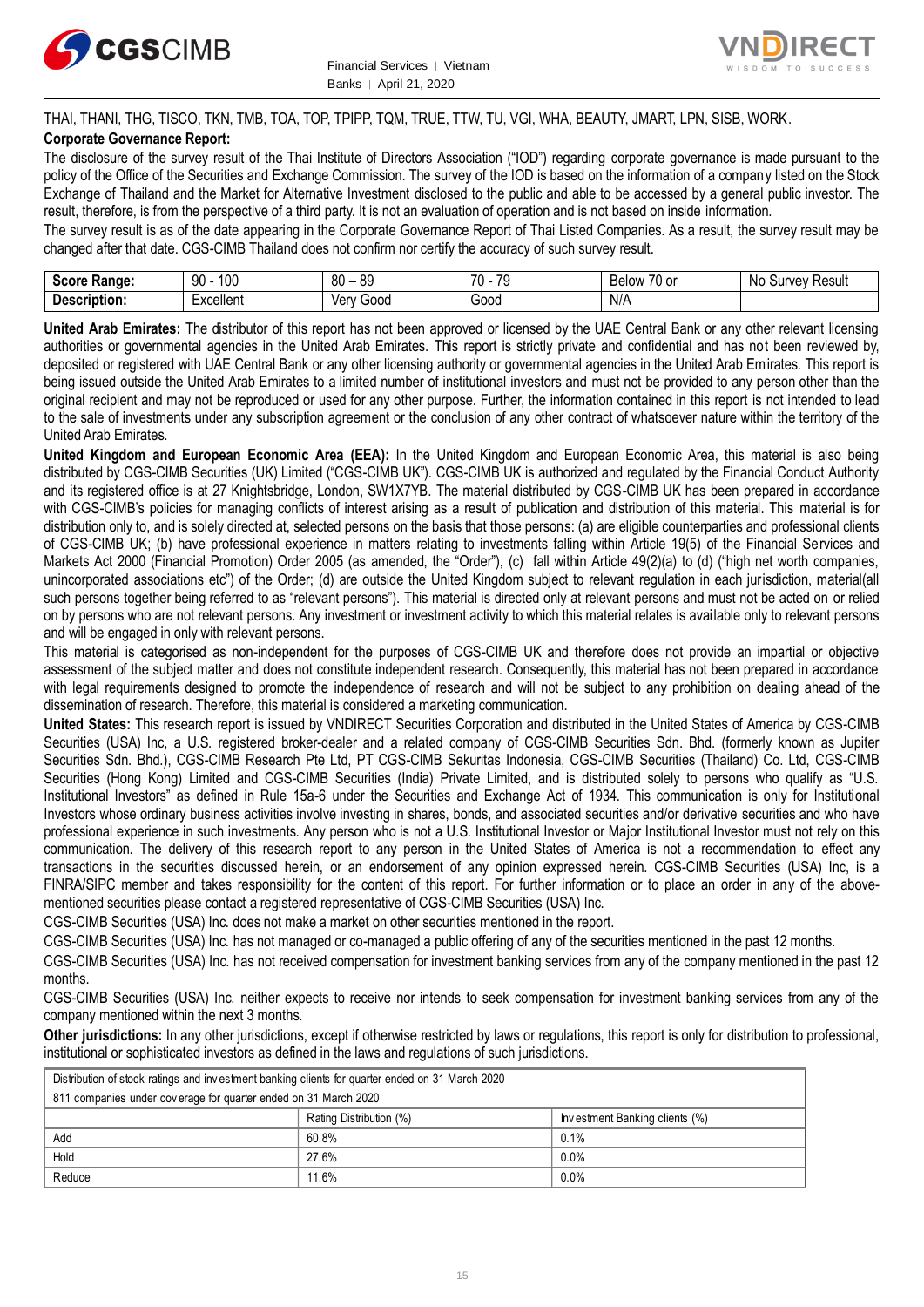



#### **Corporate Governance Report of Thai Listed Companies (CGR). CG Rating by the Thai Institute of Directors Association (Thai IOD) in 2019, Anti-Corruption 2019**

**ADVANC** – Excellent, Certified, **AEONTS** – Good, n/a, **AH** – Very Good, n/a, **AMATA** – Excellent, Declared, **ANAN** – Excellent, Declared, **AOT** – Excellent, n/a, **AP** – Excellent, Certified, **ASP** – Very Good, Certified, **BAM** – not available, n/a, **BANPU** – Excellent, Certified, **BAY** – Excellent, Certified, **BBL** – Very Good, Certified, **BCH** – Good, Certified, **BCP** - Excellent, Certified, **BCPG** – Excellent, Certified, **BDMS** – Very Good, n/a, **BEAUTY** – Good, n/a, **BEC** – Very Good, n/a, **BGRIM** – Very Good, Declared, **BH** - Good, n/a, **BJC** – Very Good, n/a, **BJCHI** – Very Good, Certified, **BLA** – Very Good, Certified, **BPP** – Very Good, Declared, **BR** - Good, n/a, **BTS** - Excellent, Certified, **CBG** – Very Good, n/a, **CCET** – Good, n/a, **CENTEL** – Very Good, Certified, **CHAYO** - Good, n/a, **CHG** – Very Good, Declared, **CK** – Excellent, n/a, **COL** – Excellent, Declared, **CPALL** – Excellent, Certified, **CPF** – Excellent, Certified, **CPN** - Excellent, Certified, **CPNREIT** – not available, n/a, **CRC** – not available, n/a, **DELTA** - Excellent, Declared, **DEMCO** – Excellent, Certified, **DDD** – Very Good, n/a, **DIF** – not available, n/a, **DREIT** – not available, n/a, **DTAC** – Excellent, Certified, **EA** – Excellent, n/a, **ECL** – Very Good, Certified, **EGCO** - Excellent, Certified, **EPG** – Very Good, n/a, **ERW** – Very Good, n/a, **GFPT** - Excellent, Certified, **GGC** – Excellent, Certified, **GLOBAL** – Very Good, n/a, **GLOW** – Very Good, Certified, **GPSC** – Excellent, Certified, **GULF** – Very Good, n/a, **GUNKUL** – Excellent, Certified, **HANA** - Excellent, Certified, **HMPRO** - Excellent, Certified, **HUMAN** – Good, n/a, **ICHI** – Excellent, Declared, **III** – Excellent, n/a, **INTUCH** - Excellent, Certified, **IRPC** – Excellent, Certified, **ITD** – Very Good, n/a, **IVL** - Excellent, Certified, **JASIF** – not available, n/a, **BJC** – Very Good, n/a, **JMT** – Very Good, n/a, **KBANK** - Excellent, Certified, **KCE** - Excellent, Certified, **KKP** – Excellent, Certified, **KSL** – Excellent, Certified, **KTB** - Excellent, Certified, **KTC** – Excellent, Certified, **LH** - Excellent, n/a, **LPN** – Excellent, Certified, **M** – Very Good, Certified, **MACO** – Very Good, n/a, **MAJOR** – Very Good, n/a, **MAKRO** – Excellent, Certified, **MALEE** – Excellent, Certified, **MC** – Excellent, Certified, **MCOT** – Excellent, Certified, **MEGA** – Very Good, n/a, **MINT** - Excellent, Certified, **MK** – Very Good, n/a, **MTC** – Excellent, n/a, **NETBAY** – Very Good, n/a, **OSP** – Very Good, n/a, **PLANB** – Excellent, Certified, **PLAT** – Very Good, Certified, **PR9** – Excellent, n/a, **PSH** – Excellent, Certified, **PSTC** – Very Good, Certified, **PTT** - Excellent, Certified, **PTTEP** - Excellent, Certified, **PTTGC** - Excellent, Certified, **QH** – Excellent, Certified, **RATCH** – Excellent, Certified, **ROBINS** – Excellent, Certified, **RS** – Excellent, n/a, **RSP** – not available, n/a, **S** – Excellent, n/a, **SAPPE** – Very Good, Declared, **SAT** – Excellent, Certified, **SAWAD** – Very Good, n/a, **SC** – Excellent, Certified, **SCB** - Excellent, Certified, **SCC** – Excellent, Certified, **SCN** – Excellent, Certified, **SF** – Good, n/a, **SHR** – not available, n/a, **SIRI** – Very Good, Certified, **SPA** - Good, n/a, **SPALI** - Excellent, n/a, **SPRC** – Excellent, Certified, **STA** – Very Good, Certified, **STEC** – Excellent, n/a, **SVI** – Excellent, Certified, **SYNEX** – Excellent, Certified, **TASCO** – Excellent, Certified, **TCAP** – Excellent, Certified, **THANI** – Excellent, Certified, **TIPCO** – Very Good, Certified, **TISCO** - Excellent, Certified, **TKN** – Very Good, n/a, **TMB** - Excellent, Certified, **TNR** – Very Good, Certified, **TOP** - Excellent, Certified, **TPCH** – Good, n/a, **TPIPP** – Good, n/a, **TRUE** – Excellent, Certified, **TU** – Excellent, Certified, **TVO** – Excellent, Declared, **UNIQ** – not available, n/a, **VGI** – Excellent, Certified, **WHA** – Excellent, Certified, **WHART** – not available, n/a, **WICE** – Excellent, Certified, **WORK** – Good, n/a.

1 CG Score 2019 from Thai Institute of Directors Association (IOD)

2 AGM Level 2018 from Thai Investors Association

3 Companies participating in Thailand's Private Sector Collective Action Coalition Against Corruption programme (Thai CAC) under Thai Institute of Directors (as of November 30, 2018) are categorised into:

companies that have declared their intention to join CAC, and companies certified by CAC.

4 [The Stock Exchange of Thailand : the record of listed companies with corporate sustainable development "Thai sustainability Investment 2018" included:](http://www.set.or.th/sustainable_dev/en/sr/sri/tsi_p1.html)

SET and mai listed companies passed the assessment conducted by the Stock Exchange of Thailand: THSI (SET) and THSI (mai)

SET listed companies passed the assessment conducted by the Dow Jones Sustainability Indices (DJSI)

#### **RECOMMENDATION FRAMEWORK**

| <b>Stock Ratings</b>                                                                                                                                                                                                                                              | Definition:                                                                                                                     |  |
|-------------------------------------------------------------------------------------------------------------------------------------------------------------------------------------------------------------------------------------------------------------------|---------------------------------------------------------------------------------------------------------------------------------|--|
| Add                                                                                                                                                                                                                                                               | The stock's total return is expected to reach 15% or higher over the next 12 months.                                            |  |
| Hold                                                                                                                                                                                                                                                              | The stock's total return is expected to be between negative 10% and positive 15% over the next 12 months.                       |  |
| Reduce                                                                                                                                                                                                                                                            | The stock's total return is expected to fall below negative 10% over the next 12 months.                                        |  |
| The total expected return of a stock is defined as the sum of the:(i) percentage difference between the target price and the current price and (ii)<br>the forward net dividend yields of the stock. Stock price targets have an investment horizon of 12 months. |                                                                                                                                 |  |
| <b>Sector Ratings</b>                                                                                                                                                                                                                                             | Definition:                                                                                                                     |  |
| Overweight                                                                                                                                                                                                                                                        | An Overweight rating means stocks in the sector have, on a market cap-weighted basis, a positive absolute<br>recommendation.    |  |
| Neutral                                                                                                                                                                                                                                                           | A Neutral rating means stocks in the sector have, on a market cap-weighted basis, a neutral absolute recommendation.            |  |
| Underweight                                                                                                                                                                                                                                                       | An Underweight rating means stocks in the sector have, on a market cap-weighted basis, a negative absolute<br>recommendation.   |  |
| <b>Country Ratings</b>                                                                                                                                                                                                                                            | Definition:                                                                                                                     |  |
| Overweight                                                                                                                                                                                                                                                        | An Overweight rating means investors should be positioned with an above-market weight in this country relative to<br>benchmark. |  |
| Neutral                                                                                                                                                                                                                                                           | A Neutral rating means investors should be positioned with a neutral weight in this country relative to benchmark.              |  |
| Underweight                                                                                                                                                                                                                                                       | An Underweight rating means investors should be positioned with a below-market weight in this country relative to<br>benchmark. |  |

#### **Hien Tran Khanh – Deputy Head of Research** Email[: hien.trankhanh@vndirect.com.vn](mailto:hien.trankhanh@vndirect.com.vn)